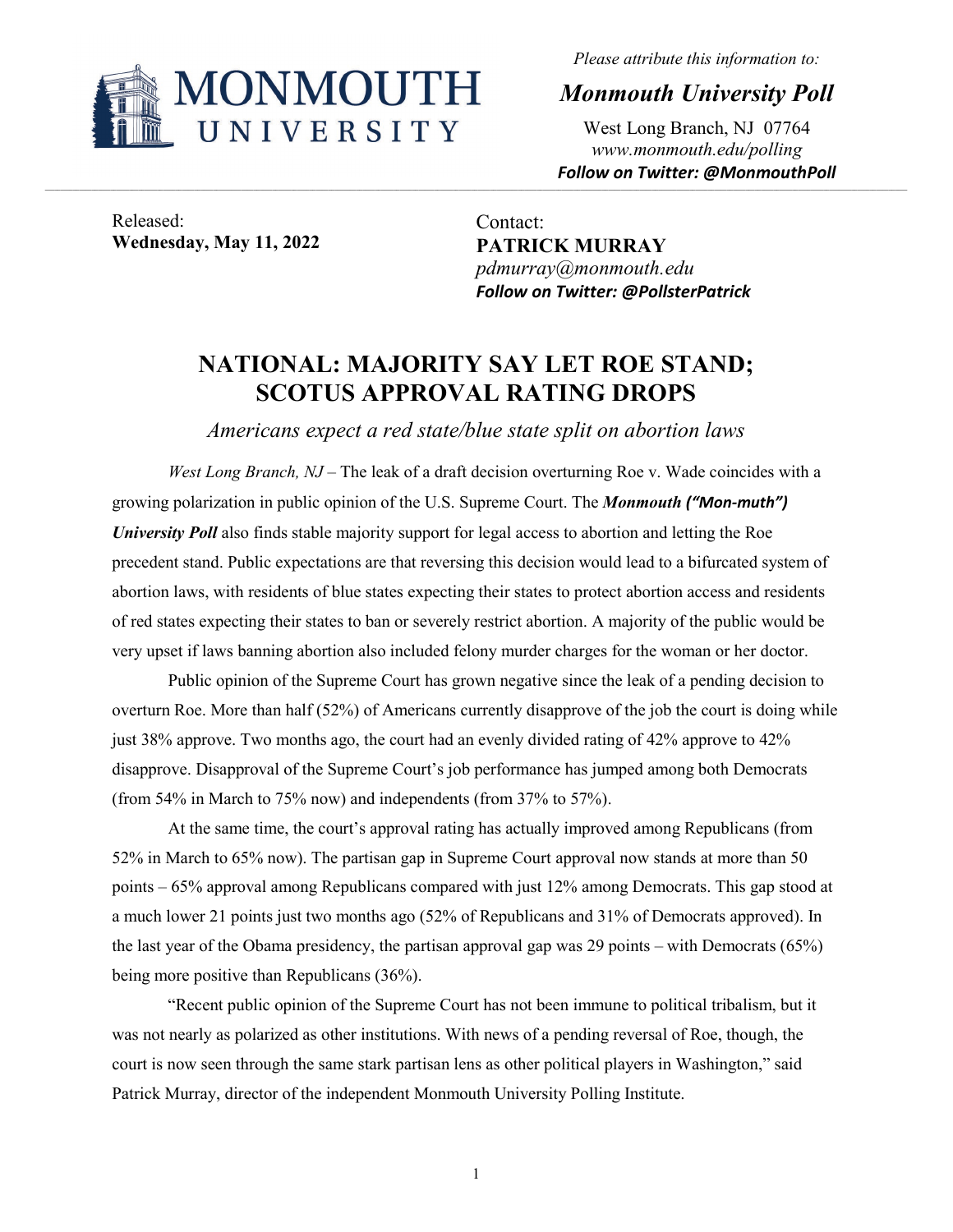Americans' views of abortion access have remained stable. More than 6 in 10 Americans support keeping the procedure legal – either always legal (33%) or with some limitations (31%). Another 26% say it should be illegal except for rape, incest or to save the mother's life and 8% say it should always be illegal. Nearly 6 in 10 Americans (57%) say the Roe v. Wade precedent should be left as it is while 36% want the Supreme Court to revisit the case. The number who want to revisit the case has gone up slightly since [September](https://www.monmouth.edu/polling-institute/reports/monmouthpoll_us_092021/#Question20) (31%), with Republicans and independents being more likely to want to revisit it and Democrats being slightly less likely.



If Roe is overturned, less than half (44%) of the public would like Congress to pass a law allowing abortion nationwide, but only 9% actually want a national ban. Another 43% prefer to leave abortion law up to the states. Most Democrats (75%) want a national law allowing abortion and most Republicans (63%) want to leave abortion law to the states.

A little less than half (45%) of Americans believe that their own state would be likely to allow unrestricted access to abortion through at least the first trimester if Roe is overturned. Another 20% think their state would impose significant limits on abortion and 24% believe their state would completely ban the procedure. Views on these possible outcomes differ mainly based on where people live. Close to twothirds  $(64%)$  of blue state residents – states that voted for Joe Biden in the 2020 presidential election – think their state will be likely to allow abortion access through at least the first trimester. In red states – those that voted for Donald Trump – nearly half (47%) think their state will probably ban abortion completely and 27% think their state will place significant limits on abortion access.

Without the Roe precedent guiding abortion law, most Americans believe at least one-fifth of all U.S. states will completely ban abortions – 28% say between 11 and 20 states will do this and 41% say this number will be more than 20. In addition, 4 in 10 Americans (40%) believe that at least one-fifth of the states will treat illegal abortions as a felony where the woman or her doctor could be charged with murder.

"Some state legislatures are already making moves to add felony murder charges to pending abortion restrictions. It is not a scenario most Americans are comfortable with," said Murray.

Half (51%) of Americans would be bothered a lot if abortion was banned nationwide and about 4 in 10 (42%) would feel the same if certain states banned it. However, 6 in 10 (60%) would be bothered a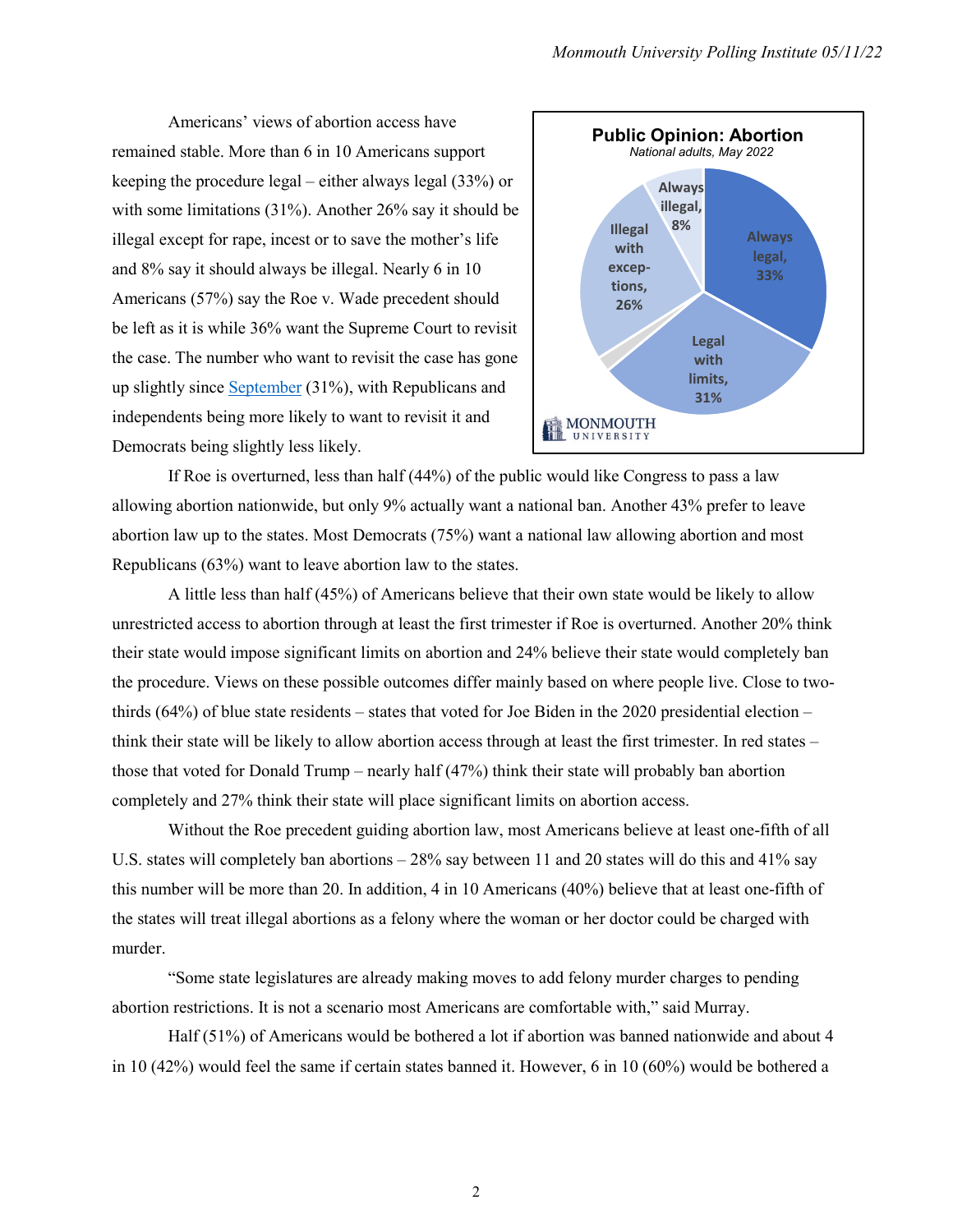lot if U.S. states treated illegal abortions as a felony with the possibility of murder charges for the woman or her doctor.

Nearly all Democrats (89%) and a majority of independents (61%) would be bothered a lot if an illegal abortion resulted in a murder charge. Among Republicans, 35% would be bothered a lot, 27% would be bothered a little, and 37% would not be bothered at all by this consequence. In general, women are more likely than men to be bothered a lot by these outcomes, but this finding is due mainly to the fact that women are more likely to be Democrats. There are few gender differences on abortion opinion within partisan groups. One exception is the potential for abortion law to include murder charges – 41% of women who are Republican or lean toward the GOP would be bothered a lot by this type of law compared with fewer (26%) Republican men who would feel the same. Younger adults under the age of 35, who tend more than others toward seeing themselves as independents, are more likely than older Americans to be bothered by these possible outcomes, especially the prospect of a nationwide abortion ban.



The poll also asked about the direct impact of Roe being overturned. Only 3 in 10 Americans say individual states being able to ban or restrict abortion would personally impact them or their family – 15% say it would impact them a great deal and 14% say somewhat. On the other hand, over half (53%) feel they will not be impacted at all and another 16% do not expect much impact. Women (36%) are more likely than men (23%) to say they and their family will be impacted by these changes. This gender difference is found among both Democrats and Republicans.

Half the public says it is either very (26%) or somewhat (24%) likely that the Supreme Court will also overturn its decision that legalized same-sex marriage nationwide. A greater number of Democrats (71%) than Republicans (38%) feel this decision is also likely to be reversed, if Roe is overturned.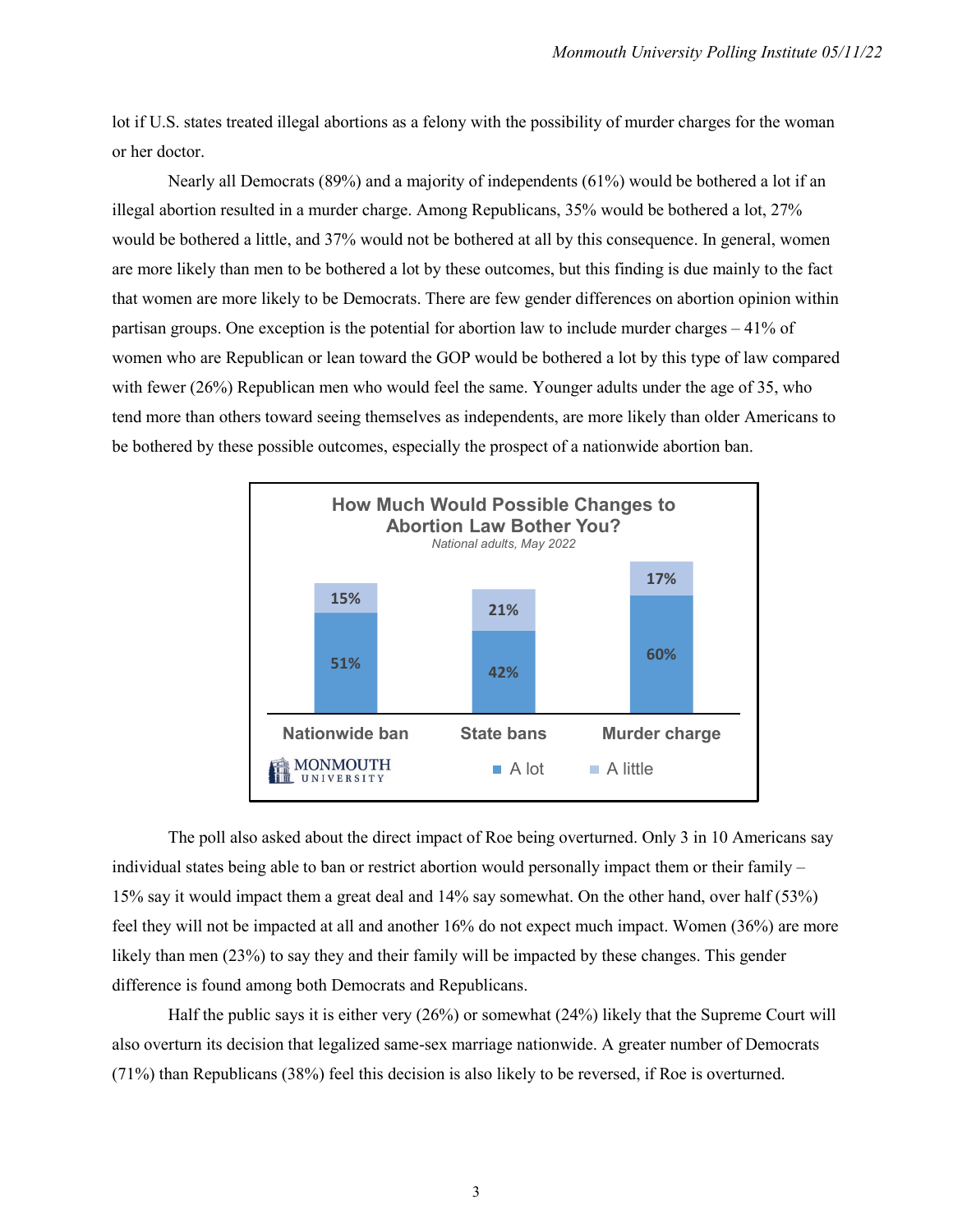"Democrats are up in arms about the possibility of overturning Roe, but it is not yet clear how deep these emotions run beyond the active base. Will people who say this decision doesn't directly affect them be spurred to action? The answer may depend in part on whether they fear overturning Roe will cause other dominoes to fall," said Murray.

When asked about the amount of effort Washington politicians devote to abortion issues, 46% say Republican politicians spend too much effort, 21% say they give too little, and 29% say they devote the right amount of effort to abortion issues. These results are similar to Monmouth'[s June 2019 poll,](https://www.monmouth.edu/polling-institute/reports/monmouthpoll_us_062519/#Question12A) with the number who say Republicans are devoting the right amount having increased by 7 points.

Turning to the other party, 40% say Democratic politicians in Washington devote too much effort to abortion issues, 34% say they do not give enough effort to these issues, and 22% say they give the right amount of effort. These results are also similar to 2019, but with a 7 point increase among those saying the party is not doing enough. Among those who identify as Democrats themselves, 50% currently say politicians from their party are not devoting enough attention to abortion issues – up from 34% who said the same three years ago.

The *Monmouth University Poll* was conducted by telephone from May 5 to 9, 2022 with 807 adults in the United States. The question results in this release have a margin of error of +/- 3.5 percentage points. The poll was conducted by the Monmouth University Polling Institute in West Long Branch, NJ.

## **QUESTIONS AND RESULTS**

(\* Some columns may not add to 100% due to rounding.)

[*Q1-8 held for future release.*]

| 9. |  | Do you approve or disapprove of the job the U.S. Supreme Court is doing? |  |
|----|--|--------------------------------------------------------------------------|--|
|    |  |                                                                          |  |

| TREND:           | May   | March | Sept. | March   |
|------------------|-------|-------|-------|---------|
|                  | 2022  | 2022  | 2021  | 2016    |
| Approve          | 38%   | 42%   | 42%   | 49%     |
| Disapprove       | 52%   | 42%   | 45%   | 33%     |
| (VOL) Don't know | 10%   | 16%   | 12%   | 17%     |
| (n)              | (807) | (809) | (802) | (1.008) |

10. Which comes closest to your view on abortion: it should always be legal, it should be legal with some limitations, it should be illegal except for rape, incest or to save the mother's life, or it should always be illegal?

| TREND:                  | May   | Sept. | June  |
|-------------------------|-------|-------|-------|
|                         | 2022  | 2021  | 2019  |
| Always legal            | 33%   | 33%   | 32%   |
| Legal with limitations  | 31%   | 29%   | 31%   |
| Illegal with exceptions | 26%   | 24%   | 24%   |
| Always illegal          | 8%    | 11%   | 10%   |
| (VOL) Don't know        | 2%    | 2%    | 3%    |
| (n)                     | (807) | (802) | (751) |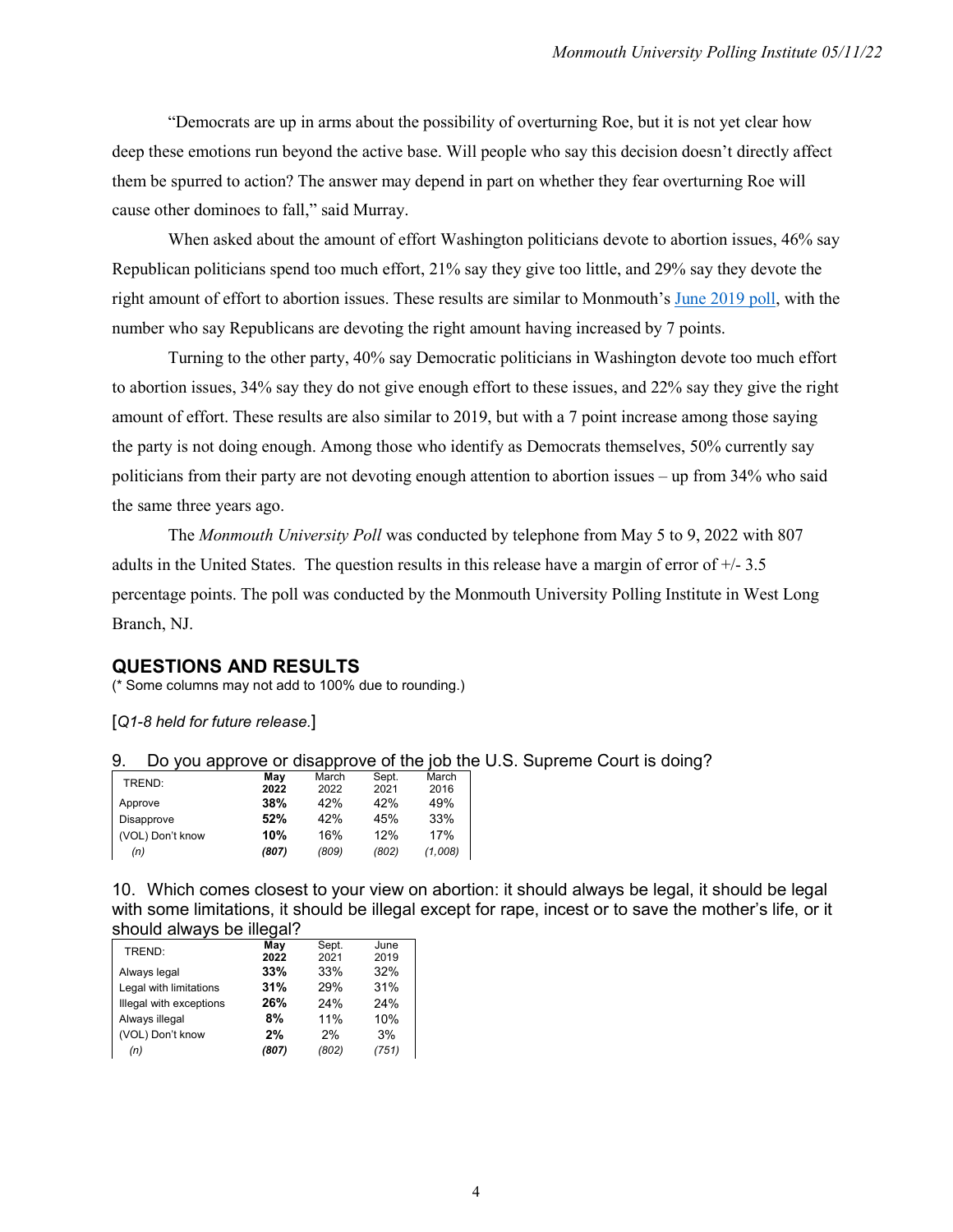11. The Roe versus Wade decision has guided abortion law in the United States since 1973. Would you like to see the Supreme Court revisit that decision or leave it as is?

| TREND:           | May   | Sept. |
|------------------|-------|-------|
|                  | 2022  | 2021  |
| Revisit          | 36%   | 31%   |
| Leave as is      | 57%   | 62%   |
| (VOL) Don't know | 7%    | 7%    |
| (n)              | (807) | (802) |

Recent news reports suggest the Supreme Court might completely overturn the Roe versus Wade decision soon…

12. If Roe is overturned and individual states are allowed to make their own laws banning or restricting abortions, how much do you think it will personally impact you and your family – a great deal, some, not much, or not at all?

|                  | May   |
|------------------|-------|
|                  | 2022  |
| A great deal     | 15%   |
| Some             | 14%   |
| Not much         | 16%   |
| Not at all       | 53%   |
| (VOL) Don't know | 2%    |
|                  | (807) |

13. If Roe is overturned, what would you like to see Congress do – pass a law allowing abortions nationwide, pass a law banning abortions nationwide, or leave abortion law up to the individual states?

|                        | May   |
|------------------------|-------|
|                        | 2022  |
| Pass law allowing      | 44%   |
| Pass law banning       | 9%    |
| Leave up to the states | 43%   |
| (VOL) Don't know       | 3%    |
| (n)                    | (807) |

14. If Roe is overturned, what is most likely to happen in your own state? Is your state likely to ban abortion completely, likely to place significant limits on abortion access, or likely to allow unrestricted access to abortion through at least the first three months of pregnancy?

|                                                | May   |
|------------------------------------------------|-------|
|                                                | 2022  |
| Ban completely                                 | 24%   |
| Significant limits                             | 20%   |
| Unrestricted through 1 <sup>st</sup> trimester | 45%   |
| (VOL) Don't know                               | 11%   |
| (n)                                            | (807) |

15. If Roe is overturned, how many U.S. states do you think will completely ban abortions – none of them, less than 5, between 5 and 10, between 11 and 20, or more than 20?

|                   | May  |
|-------------------|------|
|                   | 2022 |
| None of them      | 4%   |
| I ess than 5      | 5%   |
| Between 5 and 10  | 17%  |
| Between 11 and 20 | 28%  |
| More than 20      | 41%  |
| (VOL) Don't know  | 5%   |
|                   |      |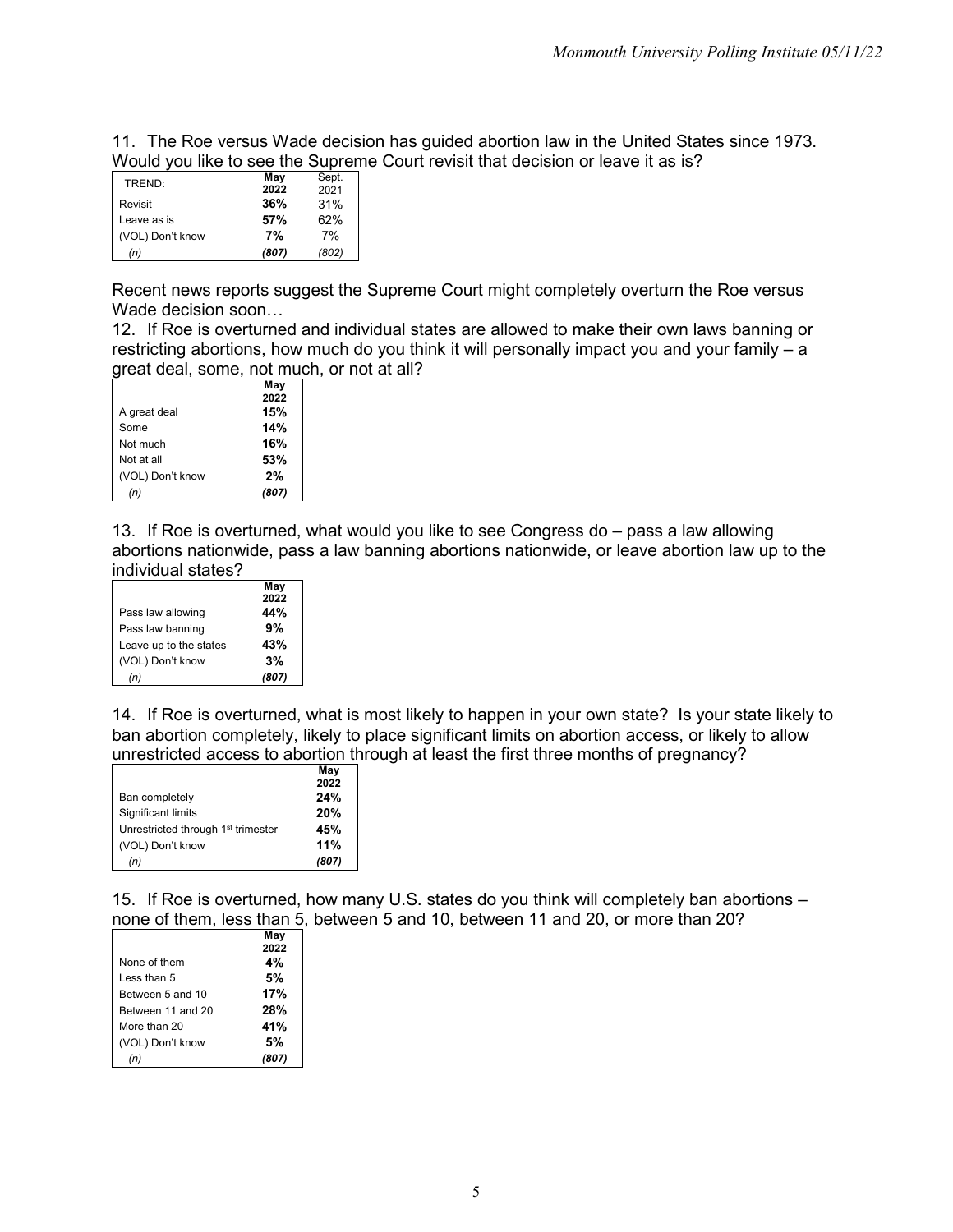16. If Roe is overturned, how many U.S. states do you think will treat illegal abortions as a felony where the woman or her doctor could be charged with murder – none of them, less than 5, between 5 and 10, between 11 and 20, or more than 20?

|                   | May   |
|-------------------|-------|
|                   | 2022  |
| None of them      | 9%    |
| I ess than 5      | 18%   |
| Between 5 and 10  | 26%   |
| Between 11 and 20 | 18%   |
| More than 20      | 22%   |
| (VOL) Don't know  | 7%    |
|                   | (807) |

17. How much would it bother you if abortion was banned nationwide – a lot, a little, or not at all?

|                  | May   |
|------------------|-------|
|                  | 2022  |
| A lot            | 51%   |
| A little         | 15%   |
| Not at all       | 33%   |
| (VOL) Don't know | 1%    |
| (n)              | (807) |

18. How much would it bother you if abortion was banned in certain states – a lot, a little, or not at all?

| May   |
|-------|
| 2022  |
| 42%   |
| 21%   |
| 37%   |
| 0%    |
| (807) |
|       |

19. How much would it bother you if U.S. states treated illegal abortions as a felony where the woman or her doctor could be charged with murder – a lot, a little, or not at all?

|                  | May   |
|------------------|-------|
|                  | 2022  |
| A lot            | 60%   |
| A little         | 17%   |
| Not at all       | 21%   |
| (VOL) Don't know | 1%    |
| (n)              | (807) |

20. If Roe is overturned, how likely is it that the Supreme Court decision allowing same-sex marriage will also be overturned in the future – very likely, somewhat likely, not too likely, or not at all likely?

|                   | May   |
|-------------------|-------|
|                   | 2022  |
| Very likely       | 26%   |
| Somewhat likely   | 24%   |
| Not too likely    | 14%   |
| Not at all likely | 32%   |
| (VOL) Don't know  | 4%    |
|                   | (807) |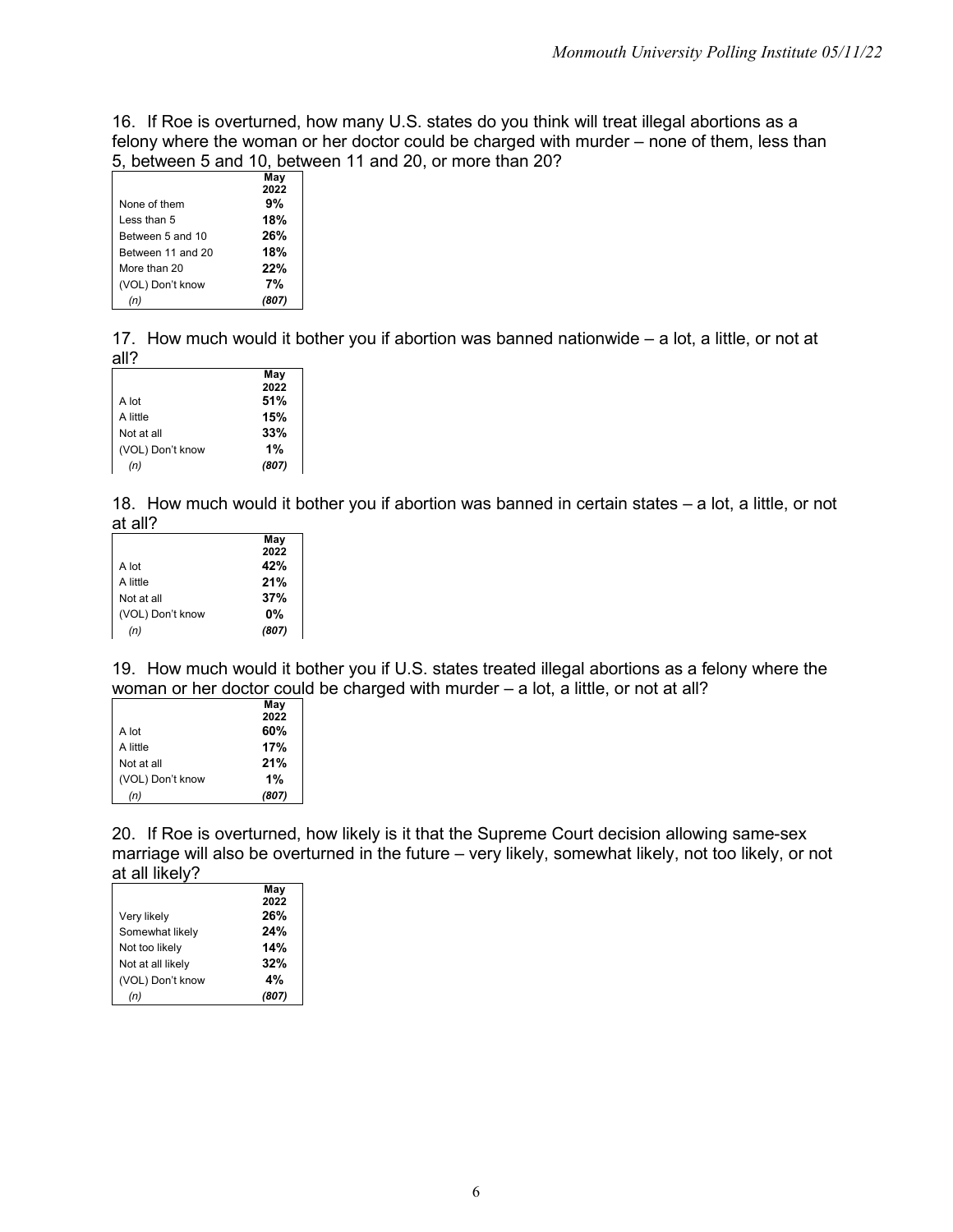## [*QUESTIONS 21 & 22 WERE ROTATED*]

Considering everything that the federal government is responsible for…

21. Are Republican politicians in Washington devoting too much effort on abortion issues, not enough effort, or the right amount?

| TREND:            | May   | June  |
|-------------------|-------|-------|
|                   | 2022  | 2019  |
| Too much effort   | 46%   | 49%   |
| Not enough effort | 21%   | 20%   |
| Right amount      | 29%   | 22%   |
| (VOL) Don't know  | 4%    | 10%   |
| (n)               | (807) | (751) |

22. Are Democratic politicians in Washington devoting too much effort on abortion issues, not enough effort, or the right amount?

| TREND:            | May   | June  |
|-------------------|-------|-------|
|                   | 2022  | 2019  |
| Too much effort   | 40%   | 39%   |
| Not enough effort | 34%   | 27%   |
| Right amount      | 22%   | 24%   |
| (VOL) Don't know  | 4%    | 9%    |
| (n)               | (807) | (751) |

[*Q23-38 held for future release.*]

## **METHODOLOGY**

The *Monmouth University Poll* was sponsored and conducted by the Monmouth University Polling Institute from May 5 to 9, 2022 with a probability-based national random sample of 807 adults age 18 and older. This includes 284 contacted by a live interviewer on a landline telephone and 523 contacted by a live interviewer on a cell phone, in English. Telephone numbers were selected through a mix of random digit dialing and list-based sampling. Landline respondents were selected with a modified Troldahl-Carter youngest adult household screen. Interviewing services were provided by Braun Research, with sample obtained from Dynata (RDD, n=532), Aristotle (list, n=137) and a panel of prior Monmouth poll participants (n=138). Monmouth is responsible for all aspects of the survey design, data weighting and analysis. The full sample is weighted for region, age, education, gender and race based on US Census information (ACS 2018 one-year survey). For results based on this sample, one can say with 95% confidence that the error attributable to sampling has a maximum margin of plus or minus 3.5 percentage points (unadjusted for sample design). Sampling error can be larger for sub-groups (see table below). In addition to sampling error, one should bear in mind that question wording and practical difficulties in conducting surveys can introduce error or bias into the findings of opinion polls.

| <b>DEMOGRAPHICS (weighted)</b> |
|--------------------------------|
| Self-Reported                  |
| 30% Republican                 |
| 43% Independent                |
| 27% Democrat                   |
|                                |
| 49% Male                       |
| 51% Female                     |
|                                |
| 30% 18-34                      |
| 32% 35-54                      |
| $.38\%$ 55+                    |
|                                |
| 63% White                      |
| 12% Black                      |
| 17% Hispanic                   |
| 8% Asian/Other                 |
|                                |
| 69% No degree                  |
| 31% 4 year degree              |
|                                |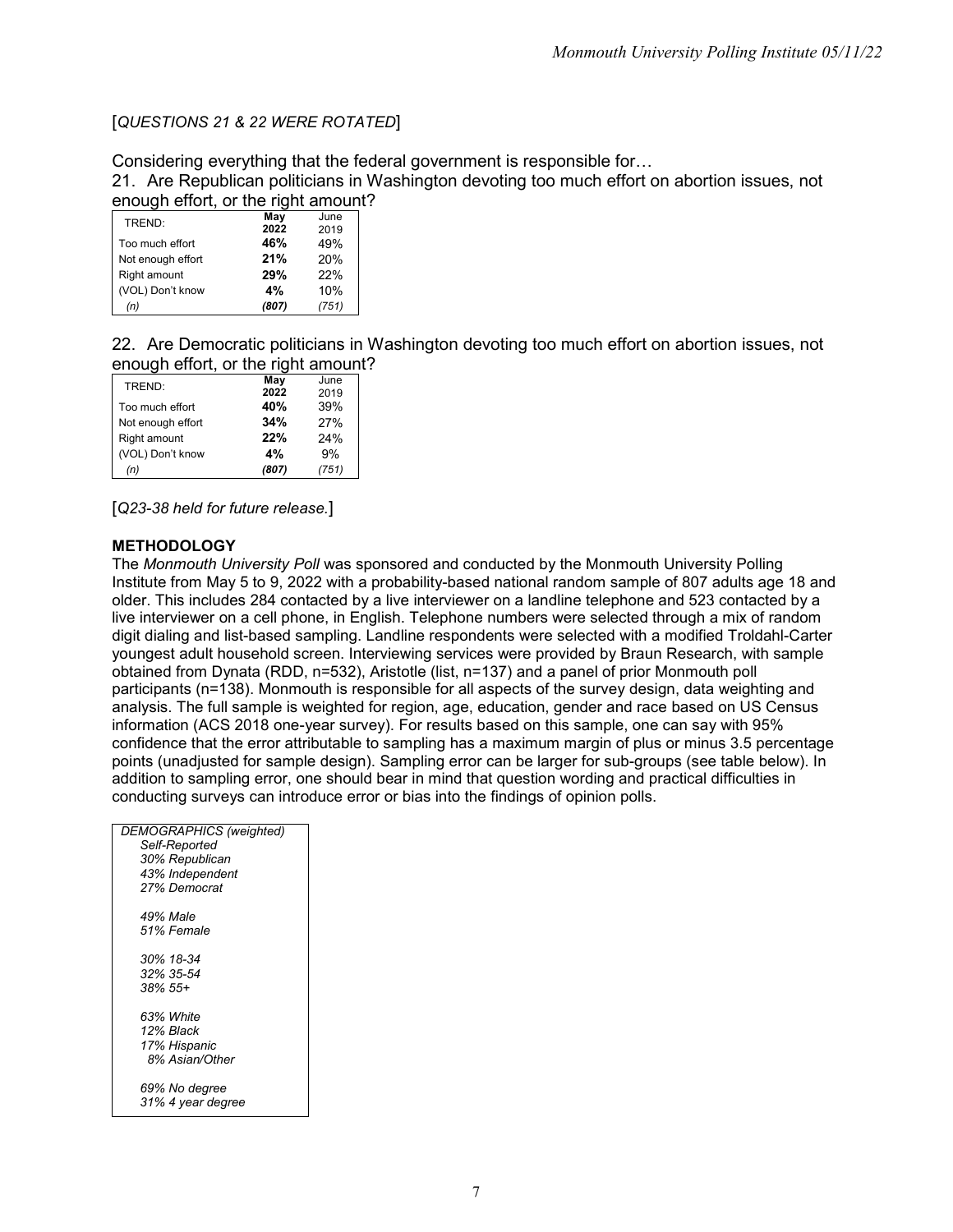| <b>MARGIN OF ERROR</b>     |                      |            |         |
|----------------------------|----------------------|------------|---------|
|                            |                      | unweighted | moe     |
|                            |                      | sample     | $(+/-)$ |
| TOTAL                      |                      | 807        | 3.5%    |
| <b>REGISTERED VOTER</b>    | Yes                  | 751        | 3.6%    |
|                            | No                   | 56         | 13.1%   |
| <b>SELF-REPORTED</b>       | Republican           | 231        | 6.5%    |
| <b>PARTY ID</b>            | Independent          | 330        | 5.4%    |
|                            | Democrat             | 243        | 6.3%    |
| <b>IDEOLOGY</b>            | Liberal              | 205        | 6.9%    |
|                            | Moderate             | 297        | 5.7%    |
|                            | Conservative         | 288        | 5.8%    |
| <b>GENDER</b>              | Male                 | 419        | 4.8%    |
|                            | Female               | 388        | 5.0%    |
| AGE                        | 18-34                | 152        | 8.0%    |
|                            | $35 - 54$            | 276        | 5.9%    |
|                            | $55+$                | 375        | 5.1%    |
| <b>CHILDREN IN HOME</b>    | Yes                  | 207        | 6.8%    |
|                            | No                   | 596        | 4.0%    |
| <b>RACE</b>                | White, non-Hispanic  | 571        | 4.1%    |
|                            | Other                | 209        | 6.8%    |
| <b>COLLEGE GRADUATE</b>    | No degree            | 367        | 5.1%    |
|                            | 4 year degree        | 436        | 4.7%    |
| <b>WHITE COLLEGE</b>       | White, no degree     | 256        | 6.1%    |
|                            | White, 4 year degree | 312        | 5.6%    |
| <b>INCOME</b>              | $<$ \$50K            | 209        | 6.8%    |
|                            | \$50 to <\$100K      | 239        | 6.3%    |
|                            | \$100K+              | 313        | 5.5%    |
| <b>2020 PRESIDENT VOTE</b> | <b>Red State</b>     | 328        | 5.4%    |
|                            | <b>Blue State</b>    | 479        | 4.5%    |

**###**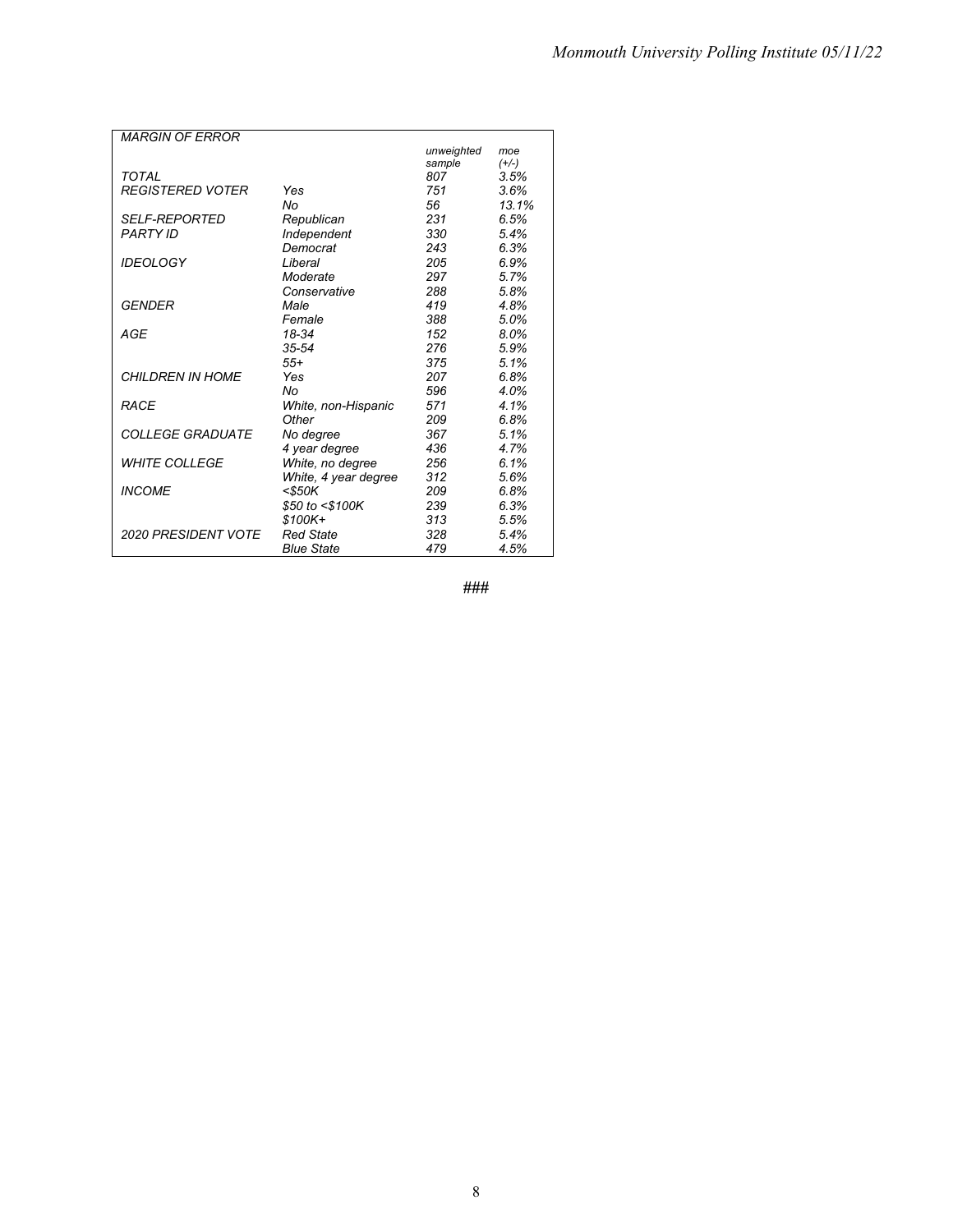|                                                                            |                         | <b>TOTAL</b>        | <b>REGISTERED TO</b><br><b>VOTE</b> |                      | PARTY ID         |           |                         | POLITICAL IDEOLOGY |                      |                      |  |
|----------------------------------------------------------------------------|-------------------------|---------------------|-------------------------------------|----------------------|------------------|-----------|-------------------------|--------------------|----------------------|----------------------|--|
|                                                                            |                         |                     | Yes                                 | <b>No</b>            | Rep              | Ind       | Dem                     | Lib                | Mod                  | Con                  |  |
| 9. Do you approve or disapprove                                            | Approve                 | 38%                 | 39%                                 | 25%                  | 65%              | 35%       | 12%                     | 10%                | 34%                  | 61%                  |  |
| of the job the U.S. Supreme Court<br>is doing?                             | Disapprove              | 52%                 | 51%                                 | 57%                  | 24%              | 57%       | 75%                     | 81%                | 57%                  | 28%                  |  |
|                                                                            | [VOL] Dont know         | 10%                 | 9%                                  | 18%                  | 11%              | 8%        | 12%                     | 9%                 | 10%                  | 11%                  |  |
|                                                                            |                         |                     |                                     |                      |                  |           |                         |                    |                      |                      |  |
|                                                                            |                         | <b>GENDER</b>       |                                     |                      | AGE 3-WAY        |           | <b>CHILDREN IN HOME</b> |                    | <b>RACE</b><br>White | Hsp-Blk-             |  |
|                                                                            |                         | Male                | Female                              | 18-34                | 35-54            | $55+$     | Yes                     | <b>No</b>          | non-Hisp             | Asn-Oth              |  |
| 9. Do you approve or disapprove<br>of the job the U.S. Supreme Court       | Approve                 | 39%                 | 37%                                 | 28%                  | 44%              | 41%       | 39%                     | 38%                | 42%                  | 31%                  |  |
| is doing?                                                                  | Disapprove              | 51%                 | 53%                                 | 59%                  | 47%              | 51%       | 50%                     | 53%                | 48%                  | 59%                  |  |
|                                                                            | [VOL] Dont know         | 10%                 | 10%                                 | 14%                  | 9%               | 8%        | 11%                     | 10%                | 10%                  | 10%                  |  |
|                                                                            |                         |                     |                                     | <b>WHITE COLLEGE</b> |                  |           |                         | 2020 PRESIDENT     |                      |                      |  |
|                                                                            |                         | <b>COLLEGE GRAD</b> |                                     | <b>DEGREE</b>        |                  |           | <b>INCOME</b>           |                    | <b>VOTE</b>          |                      |  |
|                                                                            |                         | <b>No</b><br>degree | 4 yr<br>degree                      | White no<br>degree   | White<br>college | $<$ \$50K | \$50-100K               | $$100K+$           | Red state            | <b>Blue</b><br>state |  |
| 9. Do you approve or disapprove                                            | Approve                 | 39%                 | 36%                                 | 44%                  | 38%              | 33%       | 42%                     | 41%                | 39%                  | 37%                  |  |
| of the job the U.S. Supreme Court<br>is doing?                             | Disapprove              | 49%                 | 58%                                 | 42%                  | 59%              | 56%       | 49%                     | 49%                | 51%                  | 53%                  |  |
|                                                                            | [VOL] Dont know         | 12%                 | 6%                                  | 14%                  | 3%               | 12%       | 8%                      | 10%                | 10%                  | 10%                  |  |
|                                                                            |                         |                     |                                     |                      |                  |           |                         |                    |                      |                      |  |
|                                                                            |                         | <b>TOTAL</b>        | <b>REGISTERED TO</b><br><b>VOTE</b> |                      |                  | PARTY ID  |                         |                    | POLITICAL IDEOLOGY   |                      |  |
|                                                                            |                         |                     | Yes                                 | <b>No</b>            | Rep              | Ind       | Dem                     | Lib                | Mod                  | Con                  |  |
| 10. Which comes closest to your<br>view on abortion: it should always      | Always legal            | 33%                 | 32%                                 | 39%                  | 9%               | 30%       | 63%                     | 61%                | 35%                  | 11%                  |  |
| be legal, it should be legal with                                          | Legal with limitations  | 31%                 | 32%                                 | 30%                  | 30%              | 35%       | 28%                     | 30%                | 42%                  | 25%                  |  |
| some limitations, it should be<br>illegal except for rape, incest or to    | Illegal with exceptions | 26%                 | 27%                                 | 16%                  | 48%              | 23%       | 5%                      | 6%                 | 15%                  | 49%                  |  |
| save the mothers life, or it should<br>always be illegal? Just to confirm, | Always illegal          | 8%                  | 8%                                  | 13%                  | 13%              | 8%        | 3%                      | 1%                 | 5%                   | 15%                  |  |
| is that legal                                                              | [VOL] Dont know         | 2%                  | 2%                                  | 2%                   | <b>0%</b>        | 3%        | 1%                      | 1%                 | 3%                   | $1\%$                |  |
|                                                                            |                         |                     |                                     |                      |                  |           |                         |                    |                      |                      |  |
|                                                                            |                         | <b>GENDER</b>       |                                     |                      | AGE 3-WAY        |           | <b>CHILDREN IN HOME</b> |                    | <b>RACE</b>          |                      |  |
|                                                                            |                         | Male                | Female                              | 18-34                | 35-54            | $55+$     | Yes                     | No                 | White<br>non-Hisp    | Hsp-Blk-<br>Asn-Oth  |  |
| 10. Which comes closest to your<br>view on abortion: it should always      | Always legal            | 26%                 | 39%                                 | 43%                  | 30%              | 27%       | 26%                     | 35%                | 30%                  | 38%                  |  |
| be legal, it should be legal with                                          | Legal with limitations  | 36%                 | 27%                                 | 28%                  | 33%              | 32%       | 39%                     | 29%                | 30%                  | 34%                  |  |
| some limitations, it should be<br>illegal except for rape, incest or to    | Illegal with exceptions | 27%                 | 25%                                 | 17%                  | 29%              | 31%       | 27%                     | 26%                | 29%                  | 21%                  |  |
| save the mothers life, or it should<br>always be illegal? Just to confirm, | Always illegal          | 8%                  | 8%                                  | 10%                  | 6%               | 8%        | 8%                      | 8%                 | 9%                   | 7%                   |  |
| is that legal                                                              | [VOL] Dont know         | 2%                  | 2%                                  | 2%                   | 2%               | 2%        | 1%                      | 2%                 | 2%                   | 1%                   |  |

Monmouth University Poll -- NATIONAL -- 5/11/22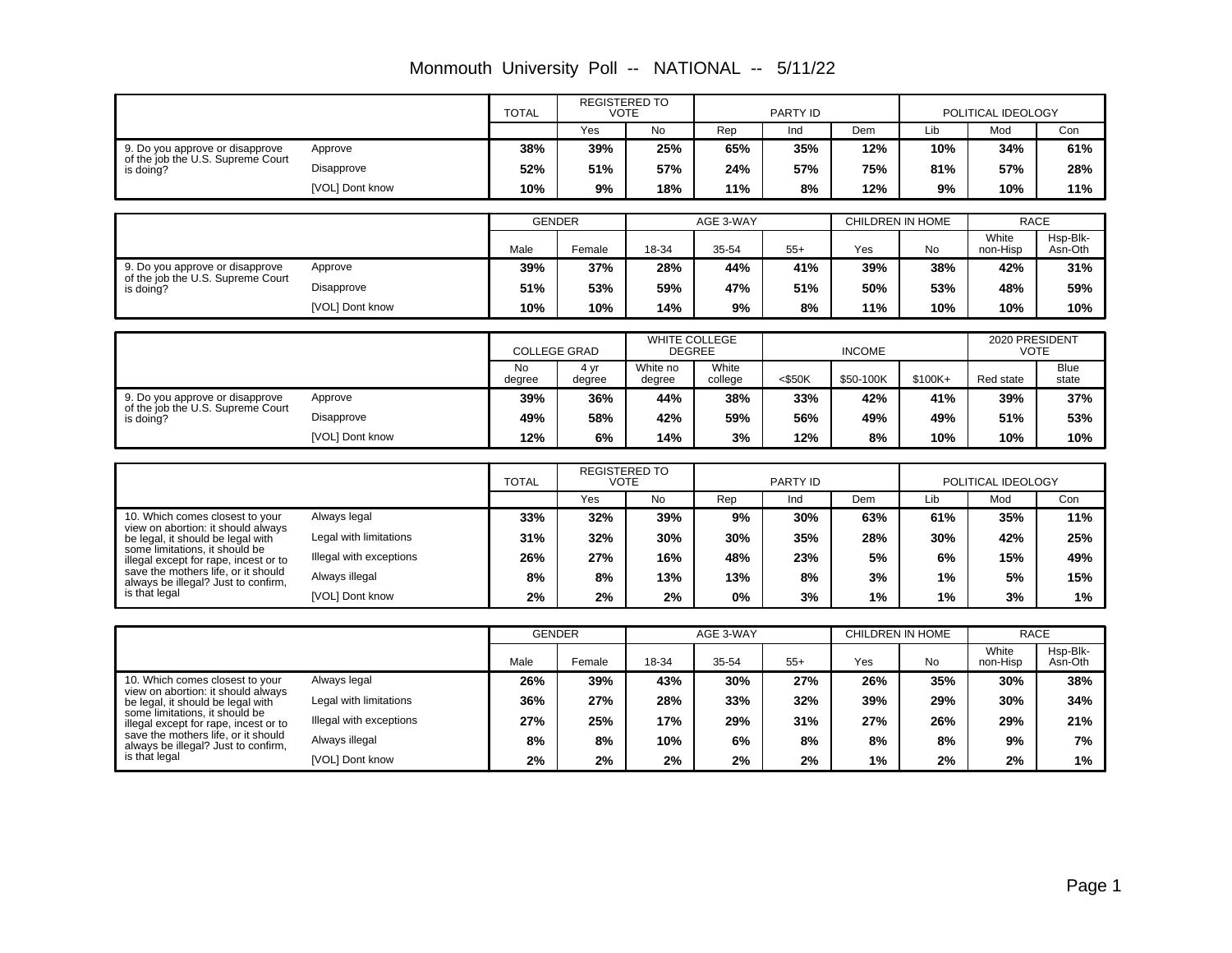| Monmouth University Poll -- NATIONAL -- 5/11/22 |  |  |  |
|-------------------------------------------------|--|--|--|
|-------------------------------------------------|--|--|--|

|                                                                                             |                         | <b>COLLEGE GRAD</b> |                | <b>WHITE COLLEGE</b><br><b>DEGREE</b> |                  | <b>INCOME</b> |           |          | 2020 PRESIDENT<br><b>VOTE</b> |                      |
|---------------------------------------------------------------------------------------------|-------------------------|---------------------|----------------|---------------------------------------|------------------|---------------|-----------|----------|-------------------------------|----------------------|
|                                                                                             |                         | No<br>degree        | 4 vr<br>degree | White no<br>degree                    | White<br>college | $<$ \$50K     | \$50-100K | $$100K+$ | Red state                     | <b>Blue</b><br>state |
| 10. Which comes closest to your                                                             | Always legal            | 29%                 | 40%            | 26%                                   | 39%              | 34%           | 32%       | 34%      | 29%                           | 35%                  |
| view on abortion: it should always<br>be legal, it should be legal with                     | Legal with limitations  | 31%                 | 33%            | 29%                                   | 32%              | 23%           | 30%       | 38%      | 29%                           | 33%                  |
| some limitations, it should be<br>illegal except for rape, incest or to                     | Illegal with exceptions | 29%                 | 19%            | 34%                                   | 20%              | 28%           | 30%       | 21%      | 30%                           | 23%                  |
| save the mothers life, or it should<br>always be illegal? Just to confirm,<br>is that legal | Always illegal          | 10%                 | 5%             | 10%                                   | 7%               | 13%           | 7%        | 5%       | 9%                            | 8%                   |
|                                                                                             | [VOL] Dont know         | 2%                  | 2%             | 2%                                    | 1%               | 2%            | 1%        | 2%       | 2%                            | 2%                   |

|                                                                                                                                                                                                                                        | <b>TOTAL</b> | <b>REGISTERED TO</b><br><b>VOTE</b> |     | PARTY ID |     |     | POLITICAL IDEOLOGY |     |     |
|----------------------------------------------------------------------------------------------------------------------------------------------------------------------------------------------------------------------------------------|--------------|-------------------------------------|-----|----------|-----|-----|--------------------|-----|-----|
|                                                                                                                                                                                                                                        |              | Yes                                 | No  | Rep      | Ind | Dem | Lib                | Mod | Con |
| Revisit<br>11. The Roe versus Wade<br>decision has quided abortion law<br>in the United States since 1973.<br>Leave as is<br>Would you like to see the<br>Supreme Court revisit that<br>[VOL] Dont know<br>decision or leave it as is? | 36%          | 37%                                 | 25% | 56%      | 35% | 16% | 11%                | 27% | 61% |
|                                                                                                                                                                                                                                        | 57%          | 56%                                 | 64% | 35%      | 59% | 77% | 83%                | 67% | 32% |
|                                                                                                                                                                                                                                        | 7%           | 6%                                  | 10% | 9%       | 6%  | 6%  | 5%                 | 7%  | 7%  |

|                                                                                                                                                                                           |                 | <b>GENDER</b> |        | AGE 3-WAY |       |       | CHILDREN IN HOME |     | <b>RACE</b>       |                     |
|-------------------------------------------------------------------------------------------------------------------------------------------------------------------------------------------|-----------------|---------------|--------|-----------|-------|-------|------------------|-----|-------------------|---------------------|
|                                                                                                                                                                                           |                 | Male          | Female | 18-34     | 35-54 | $55+$ | Yes              | No  | White<br>non-Hisp | Hsp-Blk-<br>Asn-Oth |
| 11. The Roe versus Wade<br>decision has quided abortion law<br>in the United States since 1973.<br>Would you like to see the<br>Supreme Court revisit that<br>decision or leave it as is? | Revisit         | 40%           | 32%    | 29%       | 41%   | 38%   | 38%              | 35% | 37%               | 33%                 |
|                                                                                                                                                                                           | Leave as is     | 53%           | 61%    | 62%       | 53%   | 57%   | 56%              | 57% | 58%               | 57%                 |
|                                                                                                                                                                                           | [VOL] Dont know | 7%            | 7%     | 10%       | 6%    | 5%    | 5%               | 7%  | 5%                | 10%                 |

|                                                                                                                                                                                           |                 | <b>COLLEGE GRAD</b> |                | <b>WHITE COLLEGE</b><br><b>DEGREE</b> |                  | <b>INCOME</b> |           |           | 2020 PRESIDENT<br><b>VOTE</b> |                      |
|-------------------------------------------------------------------------------------------------------------------------------------------------------------------------------------------|-----------------|---------------------|----------------|---------------------------------------|------------------|---------------|-----------|-----------|-------------------------------|----------------------|
|                                                                                                                                                                                           |                 | No<br>degree        | 4 yr<br>degree | White no<br>degree                    | White<br>college | $<$ \$50K     | \$50-100K | $$100K +$ | Red state                     | <b>Blue</b><br>state |
| 11. The Roe versus Wade<br>decision has quided abortion law<br>in the United States since 1973.<br>Would you like to see the<br>Supreme Court revisit that<br>decision or leave it as is? | Revisit         | 40%                 | 28%            | 41%                                   | 30%              | 37%           | 37%       | 35%       | 35%                           | 37%                  |
|                                                                                                                                                                                           | Leave as is     | 52%                 | 68%            | 53%                                   | 68%              | 56%           | 55%       | 61%       | 56%                           | 58%                  |
|                                                                                                                                                                                           | [VOL] Dont know | 8%                  | 4%             | 6%                                    | 3%               | 7%            | 8%        | 4%        | 9%                            | 5%                   |

|                                                                                                    |                 | <b>TOTAL</b> | <b>REGISTERED TO</b><br>VOTE |     | PARTY ID |     |     | POLITICAL IDEOLOGY |     |     |
|----------------------------------------------------------------------------------------------------|-----------------|--------------|------------------------------|-----|----------|-----|-----|--------------------|-----|-----|
|                                                                                                    |                 |              | Yes                          | No  | Rep      | Ind | Dem | Lib                | Mod | Con |
| 12. If Roe is overturned and<br>individual states are allowed to<br>make their own laws banning or | A great deal    | 15%          | 14%                          | 24% | 12%      | 16% | 17% | 24%                | 12% | 13% |
|                                                                                                    | Some            | 14%          | 14%                          | 18% | 6%       | 16% | 22% | 26%                | 12% | 9%  |
| restricting abortions, how much do<br>you think it will personally impact                          | Not much        | 16%          | 17%                          | 6%  | 15%      | 18% | 14% | 11%                | 22% | 15% |
| you and your family – a great<br>deal, some, not much, or not at<br>all?                           | Not at all      | 53%          | 53%                          | 50% | 67%      | 48% | 44% | 36%                | 55% | 61% |
|                                                                                                    | [VOL] Dont know | 2%           | 2%                           | 2%  | $1\%$    | 2%  | 3%  | 3%                 | 1%  | 1%  |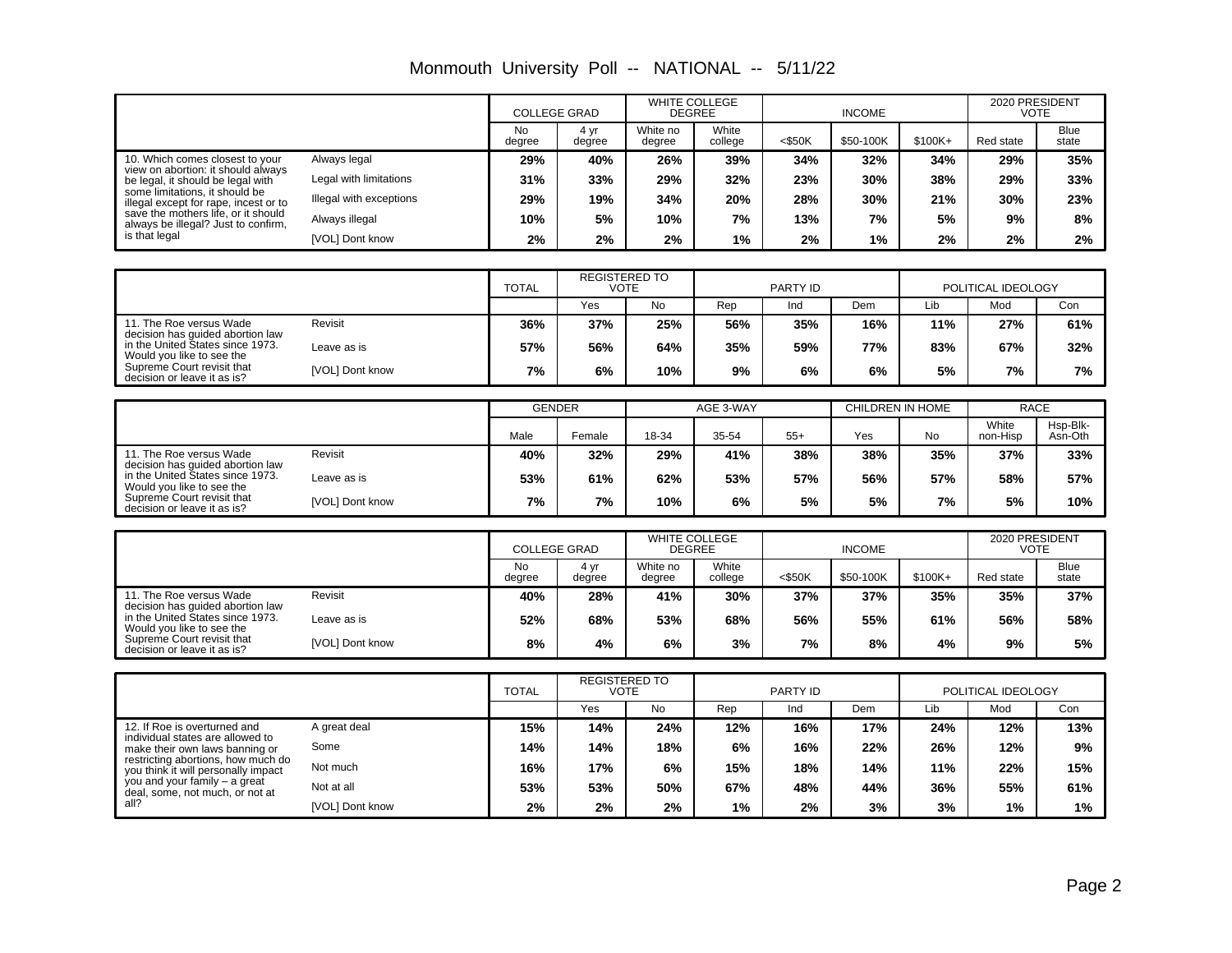|                                                                           |                        | <b>GENDER</b>               |                      |                                | AGE 3-WAY        |           | <b>CHILDREN IN HOME</b> |         | <b>RACE</b>                   |                      |
|---------------------------------------------------------------------------|------------------------|-----------------------------|----------------------|--------------------------------|------------------|-----------|-------------------------|---------|-------------------------------|----------------------|
|                                                                           |                        | Male                        | Female               | 18-34                          | 35-54            | $55+$     | Yes                     | No      | White<br>non-Hisp             | Hsp-Blk-<br>Asn-Oth  |
| 12. If Roe is overturned and<br>individual states are allowed to          | A great deal           | 11%                         | 19%                  | 21%                            | 12%              | 14%       | 15%                     | 15%     | 15%                           | 17%                  |
| make their own laws banning or                                            | Some                   | 12%                         | 17%                  | 20%                            | 13%              | 11%       | 14%                     | 15%     | 13%                           | 17%                  |
| restricting abortions, how much do<br>you think it will personally impact | Not much               | 16%                         | 16%                  | 13%                            | 19%              | 17%       | 17%                     | 16%     | 17%                           | 15%                  |
| you and your family - a great<br>deal, some, not much, or not at          | Not at all             | 60%                         | 46%                  | 44%                            | 55%              | 56%       | 53%                     | 52%     | 54%                           | 50%                  |
| all?                                                                      | [VOL] Dont know        | 2%                          | 2%                   | 2%                             | 1%               | 2%        | 1%                      | 2%      | 1%                            | 2%                   |
|                                                                           |                        |                             |                      | WHITE COLLEGE                  |                  |           |                         |         | 2020 PRESIDENT                |                      |
|                                                                           |                        | <b>COLLEGE GRAD</b>         |                      | <b>DEGREE</b>                  |                  |           | <b>INCOME</b>           |         | <b>VOTE</b>                   |                      |
|                                                                           |                        | <b>No</b><br>degree         | 4 yr<br>degree       | White no<br>degree             | White<br>college | $<$ \$50K | \$50-100K               | \$100K+ | Red state                     | <b>Blue</b><br>state |
| 12. If Roe is overturned and<br>individual states are allowed to          | A great deal           | 14%                         | 19%                  | 13%                            | 18%              | 19%       | 13%                     | 15%     | 17%                           | 14%                  |
| make their own laws banning or<br>restricting abortions, how much do      | Some                   | 14%                         | 15%                  | 11%                            | 18%              | 20%       | 11%                     | 9%      | 15%                           | 14%                  |
| you think it will personally impact                                       | Not much               | 15%                         | 18%                  | 16%                            | 18%              | 13%       | 19%                     | 16%     | 17%                           | 15%                  |
| you and your family - a great<br>deal, some, not much, or not at          | Not at all             | 55%                         | 47%                  | 59%                            | 45%              | 46%       | 54%                     | 59%     | 48%                           | 55%                  |
| all?                                                                      | [VOL] Dont know        | 2%                          | 1%                   | 1%                             | 1%               | 2%        | 2%                      | 1%      | 2%                            | $1\%$                |
|                                                                           |                        |                             | <b>REGISTERED TO</b> |                                |                  |           |                         |         |                               |                      |
|                                                                           |                        | <b>TOTAL</b><br><b>VOTE</b> |                      |                                |                  | PARTY ID  |                         |         | POLITICAL IDEOLOGY            |                      |
|                                                                           |                        |                             | Yes                  | <b>No</b>                      | Rep              | Ind       | Dem                     | Lib     | Mod                           | Con                  |
| 13. If Roe is overturned, what<br>would you like to see Congress do       | Pass law allowing      | 44%                         | 44%                  | 52%                            | 16%              | 46%       | 75%                     | 79%     | 56%                           | 12%                  |
| - pass a law allowing abortions<br>nationwide, pass a law banning         | Pass law banning       | 9%                          | 10%                  | 2%                             | 19%              | 6%        | 5%                      | 2%      | 4%                            | 18%                  |
| abortions nationwide, or leave<br>abortion law up to the individual       | Leave up to the states | 43%                         | 44%                  | 39%                            | 63%              | 45%       | 18%                     | 18%     | 37%                           | 66%                  |
| states?                                                                   | [VOL] Dont know        | 3%                          | 2%                   | 8%                             | 3%               | 3%        | 2%                      | 2%      | 3%                            | 3%                   |
|                                                                           |                        | <b>GENDER</b>               |                      |                                | AGE 3-WAY        |           | <b>CHILDREN IN HOME</b> |         | <b>RACE</b>                   |                      |
|                                                                           |                        | Male                        | Female               | 18-34                          | 35-54            | $55+$     | Yes                     | No      | White<br>non-Hisp             | Hsp-Blk-<br>Asn-Oth  |
| 13. If Roe is overturned, what                                            | Pass law allowing      | 41%                         | 48%                  | 61%                            | 37%              | 37%       | 44%                     | 45%     | 41%                           | 52%                  |
| would you like to see Congress do<br>- pass a law allowing abortions      | Pass law banning       | 11%                         | 8%                   | 6%                             | 11%              | 11%       | 11%                     | 9%      | 11%                           | 6%                   |
| nationwide, pass a law banning<br>abortions nationwide, or leave          | Leave up to the states | 45%                         | 42%                  | 32%                            | 48%              | 48%       | 42%                     | 44%     | 47%                           | 38%                  |
| abortion law up to the individual<br>states?                              | [VOL] Dont know        | 3%                          | 2%                   | 0%                             | 3%               | 4%        | 3%                      | 3%      | 2%                            | 3%                   |
|                                                                           |                        |                             |                      |                                |                  |           |                         |         |                               |                      |
|                                                                           |                        | <b>COLLEGE GRAD</b>         |                      | WHITE COLLEGE<br><b>DEGREE</b> |                  |           | <b>INCOME</b>           |         | 2020 PRESIDENT<br><b>VOTE</b> |                      |
|                                                                           |                        | <b>No</b><br>degree         | 4 yr<br>degree       | White no<br>degree             | White<br>college | $<$ \$50K | \$50-100K               | \$100K+ | Red state                     | <b>Blue</b><br>state |
| 13. If Roe is overturned, what<br>would you like to see Congress do       | Pass law allowing      | 38%                         | 57%                  | 32%                            | 56%              | 45%       | 38%                     | 51%     | 45%                           | 44%                  |
| - pass a law allowing abortions<br>nationwide, pass a law banning         | Pass law banning       | 10%                         | 8%                   | 12%                            | 8%               | 10%       | 9%                      | 9%      | 8%                            | 10%                  |
| abortions nationwide, or leave                                            | Leave up to the states | 48%                         | 33%                  | 53%                            | 34%              | 41%       | 51%                     | 38%     | 44%                           | 43%                  |
| abortion law up to the individual<br>states?                              | [VOL] Dont know        | 3%                          | 2%                   | 2%                             | 1%               | 4%        | 2%                      | 2%      | 4%                            | 2%                   |

Monmouth University Poll -- NATIONAL -- 5/11/22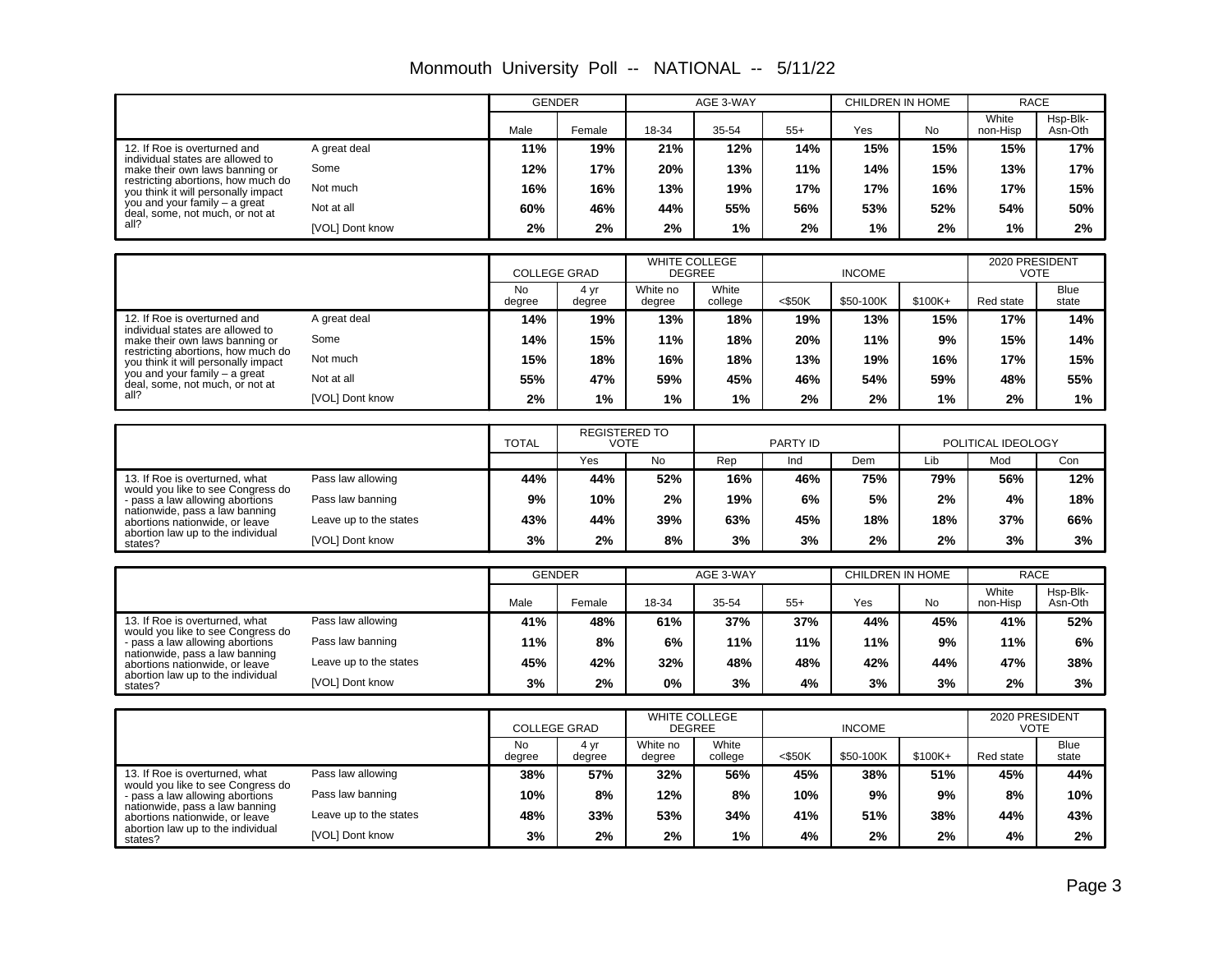| Monmouth University Poll -- NATIONAL -- 5/11/22 |  |  |  |
|-------------------------------------------------|--|--|--|
|-------------------------------------------------|--|--|--|

|                                                                                                 |                                    |     | <b>REGISTERED TO</b><br>VOTE |     |     | PARTY ID |     |     | POLITICAL IDEOLOGY |     |
|-------------------------------------------------------------------------------------------------|------------------------------------|-----|------------------------------|-----|-----|----------|-----|-----|--------------------|-----|
|                                                                                                 |                                    |     | Yes                          | No  | Rep | Ind      | Dem | Lib | Mod                | Con |
| 14. If Roe is overturned, what is<br>most likely to happen in your own                          | Ban completely                     | 24% | 23%                          | 32% | 19% | 25%      | 29% | 33% | 24%                | 18% |
| state: likely to ban abortion<br>completely, likely to place                                    | Significant limits                 | 20% | 21%                          | 17% | 27% | 21%      | 11% | 10% | 19%                | 28% |
| significant limits on abortion<br>access, or likely to allow<br>unrestricted access to abortion | Unrestricted through 1st trimester | 45% | 46%                          | 31% | 42% | 44%      | 50% | 51% | 48%                | 41% |
| through at least the first three<br>months                                                      | [VOL] Dont know                    | 11% | 10%                          | 19% | 12% | 10%      | 10% | 7%  | 9%                 | 13% |

|                                                                                                 |                                    | <b>GENDER</b> |        |       | AGE 3-WAY |       | CHILDREN IN HOME |           | <b>RACE</b>       |                     |
|-------------------------------------------------------------------------------------------------|------------------------------------|---------------|--------|-------|-----------|-------|------------------|-----------|-------------------|---------------------|
|                                                                                                 |                                    | Male          | Female | 18-34 | 35-54     | $55+$ | Yes              | <b>No</b> | White<br>non-Hisp | Hsp-Blk-<br>Asn-Oth |
| 14. If Roe is overturned, what is<br>most likely to happen in your own                          | Ban completely                     | 24%           | 24%    | 24%   | 23%       | 25%   | 28%              | 22%       | 25%               | 24%                 |
| state: likely to ban abortion<br>completely, likely to place                                    | Significant limits                 | 22%           | 19%    | 22%   | 21%       | 19%   | 21%              | 20%       | 22%               | 18%                 |
| significant limits on abortion<br>access, or likely to allow<br>unrestricted access to abortion | Unrestricted through 1st trimester | 43%           | 47%    | 43%   | 46%       | 45%   | 44%              | 45%       | 42%               | 50%                 |
| through at least the first three<br>months                                                      | [VOL] Dont know                    | 11%           | 11%    | 11%   | 10%       | 11%   | 8%               | 12%       | 11%               | 8%                  |

|                                                                                                 |                                    |                     | <b>COLLEGE GRAD</b> |                    | <b>WHITE COLLEGE</b><br><b>DEGREE</b> |           | <b>INCOME</b> |          | 2020 PRESIDENT<br>VOTE |                      |
|-------------------------------------------------------------------------------------------------|------------------------------------|---------------------|---------------------|--------------------|---------------------------------------|-----------|---------------|----------|------------------------|----------------------|
|                                                                                                 |                                    | <b>No</b><br>degree | 4 vr<br>degree      | White no<br>degree | White<br>college                      | $<$ \$50K | \$50-100K     | $$100K+$ | Red state              | <b>Blue</b><br>state |
| 14. If Roe is overturned, what is<br>most likely to happen in your own                          | Ban completely                     | 23%                 | 26%                 | 23%                | 27%                                   | 29%       | 23%           | 21%      | 47%                    | 9%                   |
| state: likely to ban abortion<br>completely, likely to place                                    | Significant limits                 | 21%                 | 20%                 | 23%                | 21%                                   | 13%       | 26%           | 22%      | 27%                    | 16%                  |
| significant limits on abortion<br>access, or likely to allow<br>unrestricted access to abortion | Unrestricted through 1st trimester | 44%                 | 47%                 | 40%                | 47%                                   | 44%       | 42%           | 50%      | 15%                    | 64%                  |
| through at least the first three<br>months                                                      | [VOL] Dont know                    | 13%                 | 7%                  | 14%                | 6%                                    | 14%       | 9%            | 7%       | 11%                    | 11%                  |

|                                                                       |                   | <b>REGISTERED TO</b><br><b>TOTAL</b><br><b>VOTE</b> |     |     | PARTY ID |     |     | POLITICAL IDEOLOGY |     |     |
|-----------------------------------------------------------------------|-------------------|-----------------------------------------------------|-----|-----|----------|-----|-----|--------------------|-----|-----|
|                                                                       |                   |                                                     | Yes | No  | Rep      | Ind | Dem | Lib                | Mod | Con |
| 15. If Roe is overturned, how                                         | None of them      | 4%                                                  | 4%  | 7%  | 7%       | 3%  | 3%  | 1%                 | 3%  | 7%  |
| many U.S. states do you think will<br>completely ban abortions - none | Less than 5       | 5%                                                  | 5%  | 6%  | 6%       | 7%  | 1%  | 1%                 | 4%  | 9%  |
| of them, less than 5, between 5<br>and 10, between 11 and 20, or      | Between 5 and 10  | 17%                                                 | 17% | 16% | 22%      | 16% | 13% | 17%                | 20% | 16% |
| more than 20?                                                         | Between 11 and 20 | 28%                                                 | 29% | 22% | 28%      | 31% | 25% | 25%                | 29% | 31% |
|                                                                       | More than 20      | 41%                                                 | 41% | 39% | 32%      | 40% | 51% | 51%                | 39% | 35% |
|                                                                       | [VOL] Dont know   | 5%                                                  | 4%  | 10% | 4%       | 3%  | 6%  | 4%                 | 4%  | 3%  |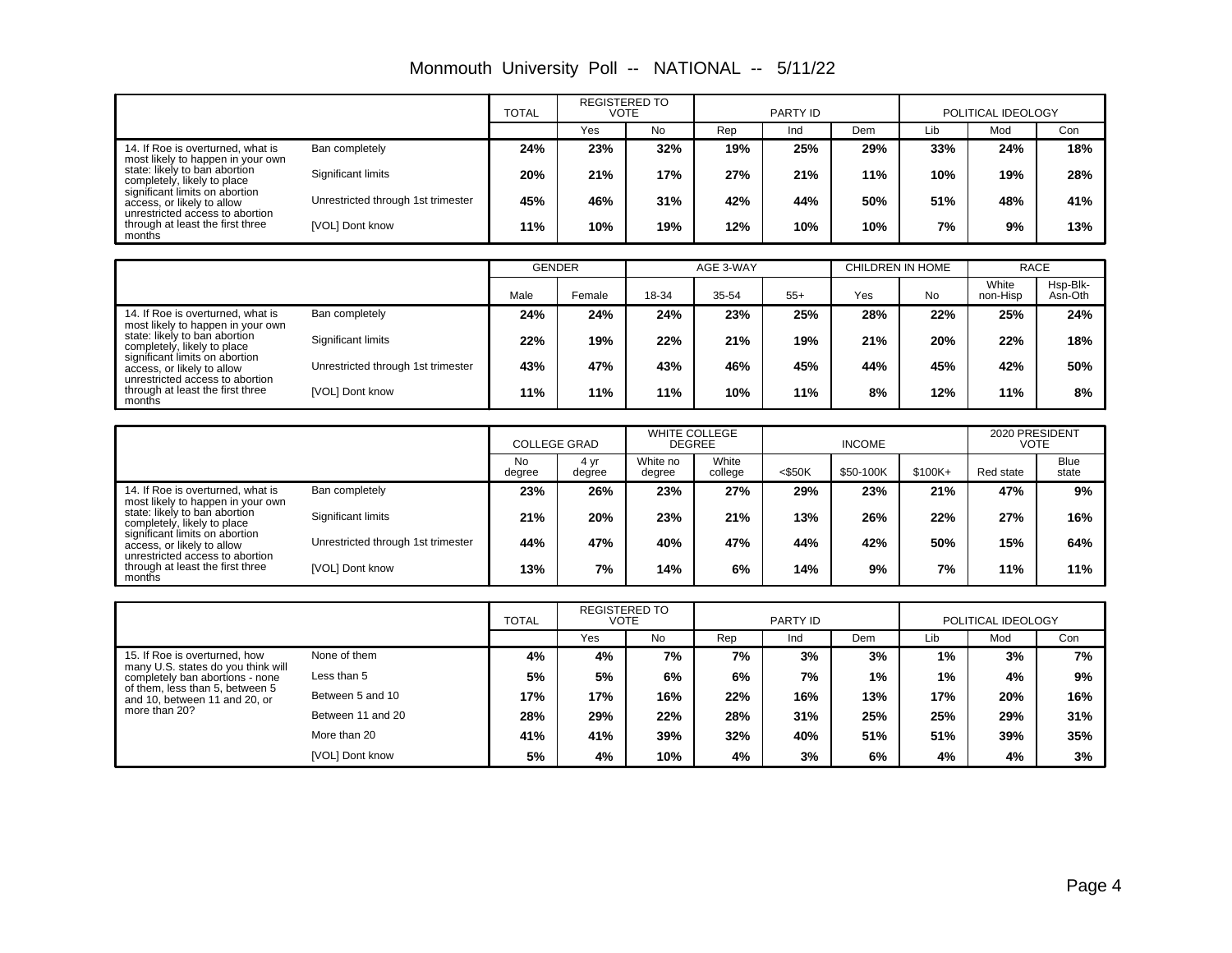|                                                                                              |                   | <b>GENDER</b>       |                                     |                                       | AGE 3-WAY        |           | CHILDREN IN HOME        |           | <b>RACE</b>                   |                      |
|----------------------------------------------------------------------------------------------|-------------------|---------------------|-------------------------------------|---------------------------------------|------------------|-----------|-------------------------|-----------|-------------------------------|----------------------|
|                                                                                              |                   | Male                | Female                              | 18-34                                 | 35-54            | $55+$     | Yes                     | <b>No</b> | White<br>non-Hisp             | Hsp-Blk-<br>Asn-Oth  |
| 15. If Roe is overturned, how                                                                | None of them      | 7%                  | 2%                                  | 4%                                    | 6%               | 3%        | 7%                      | 3%        | 3%                            | 6%                   |
| many U.S. states do you think will<br>completely ban abortions - none                        | Less than 5       | 6%                  | 4%                                  | 3%                                    | 4%               | 7%        | 5%                      | 5%        | 5%                            | 4%                   |
| of them, less than 5, between 5<br>and 10, between 11 and 20, or                             | Between 5 and 10  | 13%                 | 21%                                 | 22%                                   | 18%              | 14%       | 12%                     | 19%       | 18%                           | 17%                  |
| more than 20?                                                                                | Between 11 and 20 | 31%                 | 25%                                 | 33%                                   | 33%              | 21%       | 36%                     | 26%       | 29%                           | 28%                  |
|                                                                                              | More than 20      | 39%                 | 43%                                 | 34%                                   | 34%              | 51%       | 37%                     | 42%       | 41%                           | 42%                  |
|                                                                                              | [VOL] Dont know   | 5%                  | 5%                                  | 4%                                    | 5%               | 4%        | 3%                      | 5%        | 4%                            | 3%                   |
|                                                                                              |                   |                     |                                     |                                       |                  |           |                         |           |                               |                      |
|                                                                                              |                   | <b>COLLEGE GRAD</b> |                                     | <b>WHITE COLLEGE</b><br><b>DEGREE</b> |                  |           | <b>INCOME</b>           |           | 2020 PRESIDENT<br><b>VOTE</b> |                      |
|                                                                                              |                   | <b>No</b><br>degree | 4 yr<br>degree                      | White no<br>degree                    | White<br>college | $<$ \$50K | \$50-100K               | \$100K+   | Red state                     | <b>Blue</b><br>state |
| 15. If Roe is overturned, how<br>many U.S. states do you think will                          | None of them      | 5%                  | 2%                                  | 3%                                    | 3%               | 4%        | 6%                      | 2%        | 4%                            | 4%                   |
| completely ban abortions - none                                                              | Less than 5       | 5%                  | 6%                                  | 5%                                    | 5%               | 5%        | 5%                      | 4%        | 6%                            | 4%                   |
| of them, less than 5, between 5<br>and 10, between 11 and 20, or                             | Between 5 and 10  | 19%                 | 13%                                 | 21%                                   | 12%              | 17%       | 13%                     | 18%       | 15%                           | 19%                  |
| more than 20?                                                                                | Between 11 and 20 | 25%                 | 36%                                 | 25%                                   | 36%              | 26%       | 28%                     | 33%       | 31%                           | 27%                  |
|                                                                                              | More than 20      | 41%                 | 40%                                 | 41%                                   | 40%              | 43%       | 43%                     | 40%       | 39%                           | 42%                  |
|                                                                                              | [VOL] Dont know   | 5%                  | 3%                                  | 4%                                    | 4%               | 4%        | 5%                      | 3%        | 5%                            | 4%                   |
|                                                                                              |                   |                     |                                     |                                       |                  |           |                         |           |                               |                      |
|                                                                                              |                   | <b>TOTAL</b>        | <b>REGISTERED TO</b><br><b>VOTE</b> |                                       |                  | PARTY ID  |                         |           | POLITICAL IDEOLOGY            |                      |
|                                                                                              |                   |                     | Yes                                 | No                                    | Rep              | Ind       | Dem                     | Lib       | Mod                           | Con                  |
| 16. If Roe is overturned, how<br>many U.S. states do you think will                          | None of them      | 9%                  | 9%                                  | 10%                                   | 13%              | 8%        | 6%                      | 5%        | 8%                            | 13%                  |
| treat illegal abortions as a felony<br>where the woman or her doctor                         | Less than 5       | 18%                 | 19%                                 | 12%                                   | 24%              | 16%       | 16%                     | 12%       | 19%                           | 21%                  |
| could be charged with murder -<br>none of them. less than 5.                                 | Between 5 and 10  | 26%                 | 26%                                 | 29%                                   | 25%              | 28%       | 26%                     | 27%       | 29%                           | 24%                  |
| between 5 and 10, between 11                                                                 | Between 11 and 20 | 18%                 | 18%                                 | 19%                                   | 17%              | 19%       | 19%                     | 22%       | 19%                           | 15%                  |
| and 20, or more than 20?                                                                     | More than 20      | 22%                 | 22%                                 | 21%                                   | 14%              | 24%       | 27%                     | 27%       | 20%                           | 20%                  |
|                                                                                              |                   |                     |                                     |                                       |                  |           |                         |           |                               |                      |
|                                                                                              | [VOL] Dont know   | 7%                  | 6%                                  | 10%                                   | 8%               | 5%        | 8%                      | 6%        | 6%                            | 7%                   |
|                                                                                              |                   | <b>GENDER</b>       |                                     |                                       | AGE 3-WAY        |           | <b>CHILDREN IN HOME</b> |           | <b>RACE</b>                   |                      |
|                                                                                              |                   | Male                | Female                              | 18-34                                 | 35-54            | $55+$     | Yes                     | No        | White<br>non-Hisp             | Hsp-Blk-<br>Asn-Oth  |
| 16. If Roe is overturned, how                                                                | None of them      | 12%                 | 6%                                  | 4%                                    | 11%              | 11%       | 11%                     | 8%        | 9%                            | 9%                   |
| many U.S. states do you think will<br>treat illegal abortions as a felony                    | Less than 5       | 16%                 | 20%                                 | 15%                                   | 22%              | 17%       | 15%                     | 19%       | 17%                           | 20%                  |
| where the woman or her doctor                                                                | Between 5 and 10  | 25%                 | 27%                                 | 36%                                   | 21%              | 22%       | 30%                     | 25%       | 26%                           | 26%                  |
| could be charged with murder -<br>none of them. less than 5.<br>between 5 and 10, between 11 | Between 11 and 20 | 18%                 | 18%                                 | 22%                                   | 20%              | 14%       | 18%                     | 18%       | 20%                           | 15%                  |
| and 20, or more than 20?                                                                     | More than 20      | 23%                 | 21%                                 | 17%                                   | 20%              | 27%       | 22%                     | 22%       | 20%                           | 27%                  |

Monmouth University Poll -- NATIONAL -- 5/11/22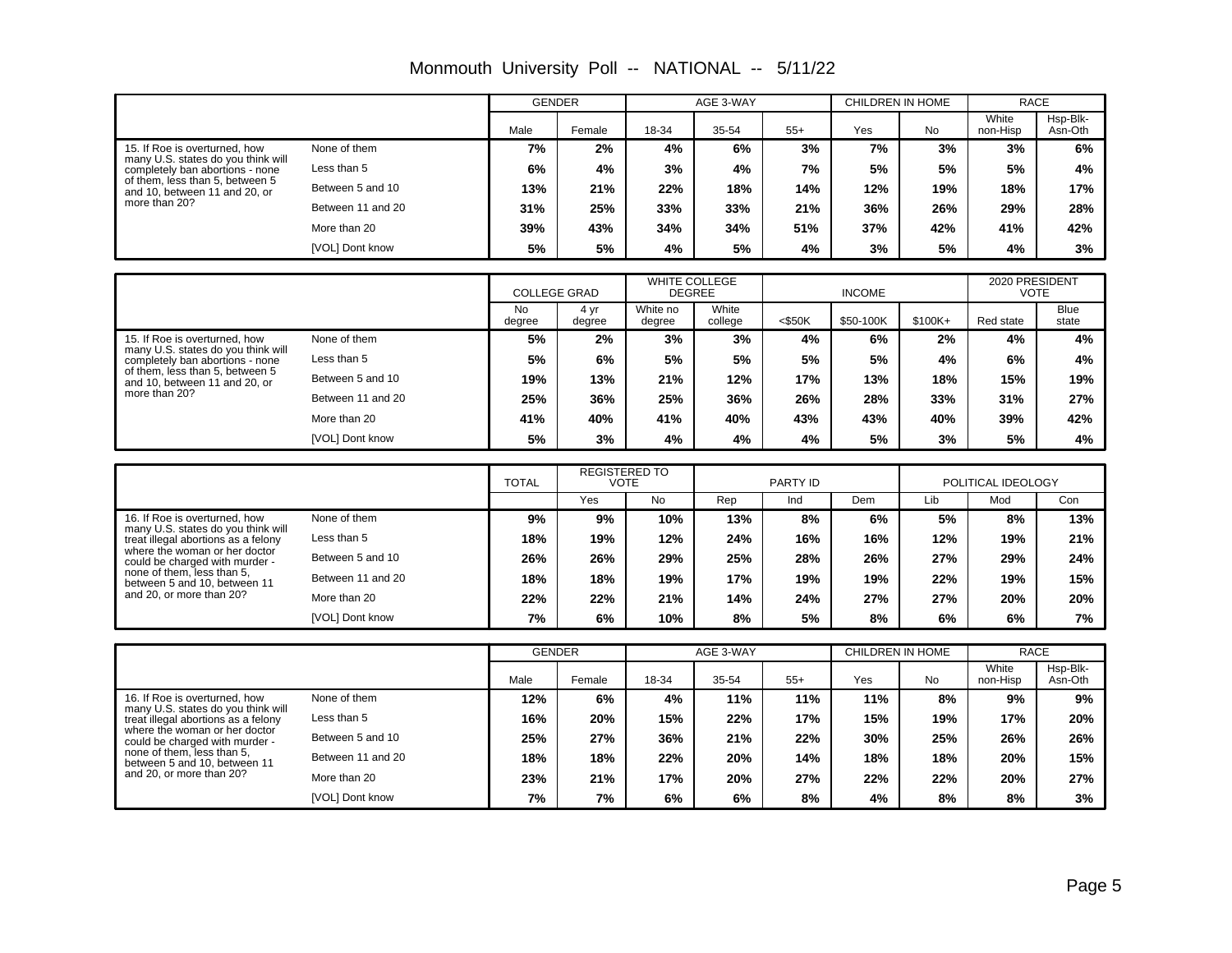|                                                                           |                   |                     | <b>COLLEGE GRAD</b>       | <b>WHITE COLLEGE</b><br><b>DEGREE</b> |                  |                 | <b>INCOME</b>    |           | 2020 PRESIDENT<br><b>VOTE</b> |                     |
|---------------------------------------------------------------------------|-------------------|---------------------|---------------------------|---------------------------------------|------------------|-----------------|------------------|-----------|-------------------------------|---------------------|
|                                                                           |                   | <b>No</b><br>degree | 4 yr<br>degree            | White no<br>degree                    | White<br>college | $<$ \$50K       | \$50-100K        | $$100K+$  | Red state                     | Blue<br>state       |
| 16. If Roe is overturned, how                                             | None of them      | 10%                 | 7%                        | 9%                                    | 9%               | 11%             | 9%               | 6%        | 9%                            | 9%                  |
| many U.S. states do you think will<br>treat illegal abortions as a felony | Less than 5       | 19%                 | 16%                       | 19%                                   | 14%              | 18%             | 12%              | 24%       | 15%                           | 20%                 |
| where the woman or her doctor<br>could be charged with murder -           | Between 5 and 10  | 26%                 | 26%                       | 26%                                   | 28%              | 24%             | 28%              | 26%       | 28%                           | 25%                 |
| none of them, less than 5,<br>between 5 and 10, between 11                | Between 11 and 20 | 15%                 | 26%                       | 17%                                   | 26%              | 16%             | 19%              | 20%       | 18%                           | 18%                 |
| and 20, or more than 20?                                                  | More than 20      | 23%                 | 20%                       | 20%                                   | 18%              | 24%             | 22%              | 20%       | 24%                           | 20%                 |
|                                                                           | [VOL] Dont know   | 8%                  | 5%                        | 10%                                   | 5%               | 8%              | 9%               | 3%        | 6%                            | 7%                  |
|                                                                           |                   |                     |                           | <b>REGISTERED TO</b>                  |                  |                 |                  |           |                               |                     |
|                                                                           |                   | <b>TOTAL</b>        |                           | <b>VOTE</b>                           |                  | <b>PARTY ID</b> |                  |           | POLITICAL IDEOLOGY            |                     |
|                                                                           |                   |                     | Yes                       | <b>No</b>                             | Rep              | Ind             | Dem              | Lib       | Mod                           | Con                 |
| 17. How much would it bother you<br>if abortion was banned nationwide     | A lot             | 51%                 | 49%                       | 69%                                   | 19%              | 56%             | 78%              | 83%       | 62%                           | 20%                 |
| - a lot, a little, or not at all?                                         | A little          | 15%                 | 16%                       | 5%                                    | 22%              | 15%             | 8%               | 5%        | 17%                           | 21%                 |
|                                                                           | Not at all        | 33%                 | 34%                       | 23%                                   | 58%              | 28%             | 13%              | 12%       | 20%                           | 59%                 |
|                                                                           | [VOL] Dont know   | 1%                  | 1%                        | 3%                                    | 0%               | 1%              | 1%               | 1%        | 1%                            | 0%                  |
|                                                                           |                   |                     | <b>GENDER</b>             |                                       | AGE 3-WAY        |                 | CHILDREN IN HOME |           | <b>RACE</b>                   |                     |
|                                                                           |                   | Male                | Female                    | 18-34                                 | 35-54            | $55+$           | Yes              | <b>No</b> | White<br>non-Hisp             | Hsp-Blk-<br>Asn-Oth |
| 17. How much would it bother you                                          | A lot             | 47%                 | 55%                       | 64%                                   | 43%              | 47%             | 47%              | 52%       | 48%                           | 57%                 |
| if abortion was banned nationwide<br>- a lot, a little, or not at all?    | A little          | 16%                 | 14%                       | 11%                                   | 22%              | 13%             | 17%              | 15%       | 17%                           | 12%                 |
|                                                                           | Not at all        | 36%                 | 31%                       | 25%                                   | 34%              | 39%             | 35%              | 32%       | 34%                           | 31%                 |
|                                                                           | [VOL] Dont know   | 1%                  | 0%                        | 0%                                    | 1%               | 2%              | 0%               | 1%        | 1%                            | 0%                  |
|                                                                           |                   |                     |                           |                                       |                  |                 |                  |           |                               |                     |
|                                                                           |                   |                     | <b>COLLEGE GRAD</b>       | WHITE COLLEGE<br><b>DEGREE</b>        |                  |                 | <b>INCOME</b>    |           | 2020 PRESIDENT<br><b>VOTE</b> |                     |
|                                                                           |                   | <b>No</b><br>degree | 4 <sub>yr</sub><br>degree | White no<br>degree                    | White<br>college | $<$ \$50K       | \$50-100K        | \$100K+   | Red state                     | Blue<br>state       |
| 17. How much would it bother you<br>if abortion was banned nationwide     | A lot             | 45%                 | 62%                       | 39%                                   | 64%              | 53%             | 45%              | 54%       | 48%                           | 52%                 |
| - a lot, a little, or not at all?                                         | A little          | 16%                 | 13%                       | 19%                                   | 14%              | 11%             | 19%              | 15%       | 15%                           | 16%                 |
|                                                                           | Not at all        | 37%                 | 24%                       | 41%                                   | 21%              | 34%             | 35%              | 30%       | 36%                           | 31%                 |
|                                                                           | [VOL] Dont know   | 1%                  | 1%                        | 1%                                    | $1\%$            | 1%              | 1%               | 0%        | 1%                            | 1%                  |

Monmouth University Poll -- NATIONAL -- 5/11/22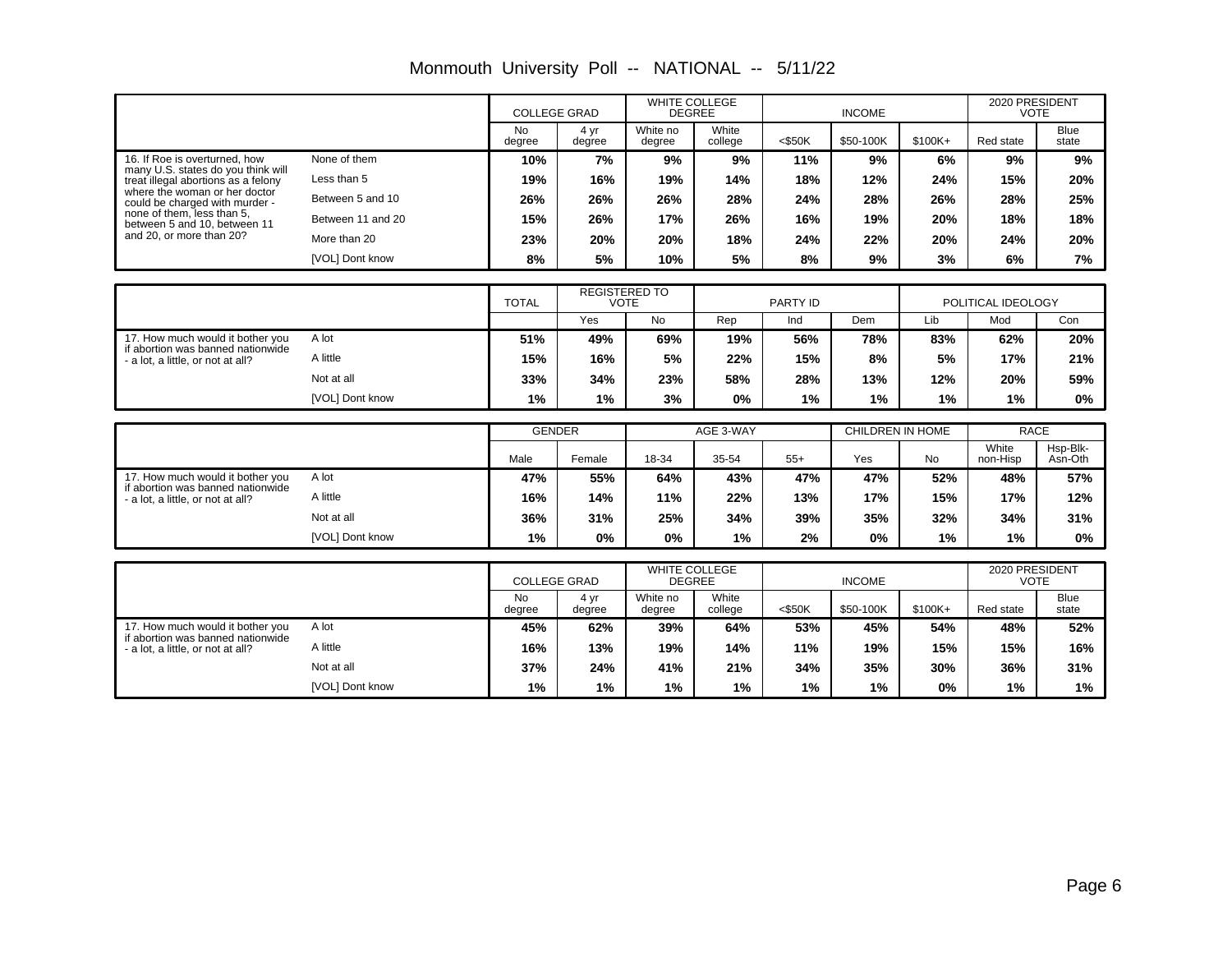|                                                                               |                 | <b>TOTAL</b>        |                      | <b>REGISTERED TO</b><br><b>VOTE</b> |                  | <b>PARTY ID</b> |                  |         | POLITICAL IDEOLOGY            |                      |
|-------------------------------------------------------------------------------|-----------------|---------------------|----------------------|-------------------------------------|------------------|-----------------|------------------|---------|-------------------------------|----------------------|
|                                                                               |                 |                     | Yes                  | <b>No</b>                           | Rep              | Ind             | Dem              | Lib     | Mod                           | Con                  |
| 18. How much would it bother you                                              | A lot           | 42%                 | 40%                  | 55%                                 | 16%              | 43%             | 68%              | 72%     | 47%                           | 17%                  |
| if abortion was banned in certain<br>states - a lot, a little, or not at all? | A little        | 21%                 | 21%                  | 21%                                 | 24%              | 21%             | 17%              | 18%     | 24%                           | 21%                  |
|                                                                               | Not at all      | 37%                 | 39%                  | 24%                                 | 59%              | 35%             | 15%              | 10%     | 29%                           | 61%                  |
|                                                                               | [VOL] Dont know | 0%                  | $0\%$                | 0%                                  | 0%               | 1%              | 0%               | 1%      | 1%                            | 0%                   |
|                                                                               |                 |                     |                      |                                     |                  |                 |                  |         |                               |                      |
|                                                                               |                 | <b>GENDER</b>       |                      |                                     | AGE 3-WAY        |                 | CHILDREN IN HOME |         | <b>RACE</b><br>White          | Hsp-Blk-             |
|                                                                               |                 | Male                | Female               | 18-34                               | 35-54            | $55+$           | Yes              | No      | non-Hisp                      | Asn-Oth              |
| 18. How much would it bother you<br>if abortion was banned in certain         | A lot           | 37%                 | 46%                  | 48%                                 | 35%              | 43%             | 39%              | 43%     | 40%                           | 46%                  |
| states - a lot. a little, or not at all?                                      | A little        | 23%                 | 19%                  | 21%                                 | 22%              | 20%             | 19%              | 22%     | 22%                           | 20%                  |
|                                                                               | Not at all      | 40%                 | 35%                  | 32%                                 | 43%              | 36%             | 42%              | 35%     | 38%                           | 34%                  |
|                                                                               | [VOL] Dont know | 0%                  | 1%                   | $0\%$                               | $0\%$            | 1%              | 1%               | 0%      | 1%                            | $0\%$                |
|                                                                               |                 |                     |                      |                                     |                  |                 |                  |         |                               |                      |
|                                                                               |                 | <b>COLLEGE GRAD</b> |                      | WHITE COLLEGE<br><b>DEGREE</b>      |                  |                 | <b>INCOME</b>    |         | 2020 PRESIDENT<br><b>VOTE</b> |                      |
|                                                                               |                 | <b>No</b><br>degree | 4 vr<br>degree       | White no<br>degree                  | White<br>college | $<$ \$50K       | \$50-100K        | \$100K+ | Red state                     | <b>Blue</b><br>state |
| 18. How much would it bother you                                              | A lot           | 37%                 | 52%                  | 33%                                 | 53%              | 45%             | 39%              | 43%     | 38%                           | 44%                  |
| if abortion was banned in certain<br>states - a lot, a little, or not at all? | A little        | 22%                 | 19%                  | 22%                                 | 21%              | 17%             | 21%              | 22%     | 21%                           | 21%                  |
|                                                                               | Not at all      | 41%                 | 28%                  | 44%                                 | 25%              | 38%             | 39%              | 35%     | 41%                           | 34%                  |
|                                                                               | [VOL] Dont know | 0%                  | 1%                   | 1%                                  | 1%               | 0%              | $0\%$            | 0%      | 0%                            | 1%                   |
|                                                                               |                 |                     |                      |                                     |                  |                 |                  |         |                               |                      |
|                                                                               |                 | <b>TOTAL</b>        | <b>REGISTERED TO</b> | <b>VOTE</b>                         |                  | PARTY ID        |                  |         | POLITICAL IDEOLOGY            |                      |
|                                                                               |                 |                     | Yes                  | <b>No</b>                           | Rep              | Ind             | Dem              | Lib     | Mod                           | Con                  |
| 19. How much would it bother you<br>if U.S. states treated illegal            | A lot           | 60%                 | 60%                  | 68%                                 | 35%              | 61%             | 89%              | 89%     | 73%                           | 31%                  |
| abortions as a felony where the<br>woman or her doctor could be               | A little        | 17%                 | 18%                  | 14%                                 | 27%              | 16%             | 8%               | 4%      | 16%                           | 28%                  |
| charged with murder - a lot, a<br>little, or not at all?                      | Not at all      | 21%                 | 21%                  | 18%                                 | 37%              | 21%             | 3%               | 6%      | 9%                            | 39%                  |
|                                                                               | [VOL] Dont know | 1%                  | 1%                   | 0%                                  | 1%               | 2%              | 0%               | 1%      | 2%                            | 2%                   |
|                                                                               |                 | <b>GENDER</b>       |                      |                                     | AGE 3-WAY        |                 | CHILDREN IN HOME |         | <b>RACE</b>                   |                      |
|                                                                               |                 | Male                | Female               | 18-34                               | 35-54            | $55+$           | Yes              | No      | White<br>non-Hisp             | Hsp-Blk-<br>Asn-Oth  |
| 19. How much would it bother you                                              | A lot           | 54%                 | 67%                  | 64%                                 | 57%              | 60%             | 60%              | 61%     | 58%                           | 66%                  |
| if U.S. states treated illegal<br>abortions as a felony where the             | A little        | 19%                 | 16%                  | 15%                                 | 17%              | 20%             | 15%              | 18%     | 18%                           | 17%                  |
| woman or her doctor could be<br>charged with murder - a lot, a                | Not at all      | 25%                 | 17%                  | 21%                                 | 24%              | 18%             | 24%              | 20%     | 22%                           | 16%                  |
| little, or not at all?                                                        | [VOL] Dont know | 1%                  | 1%                   | $0\%$                               | 2%               | 2%              | 1%               | 1%      | 1%                            | 0%                   |

Monmouth University Poll -- NATIONAL -- 5/11/22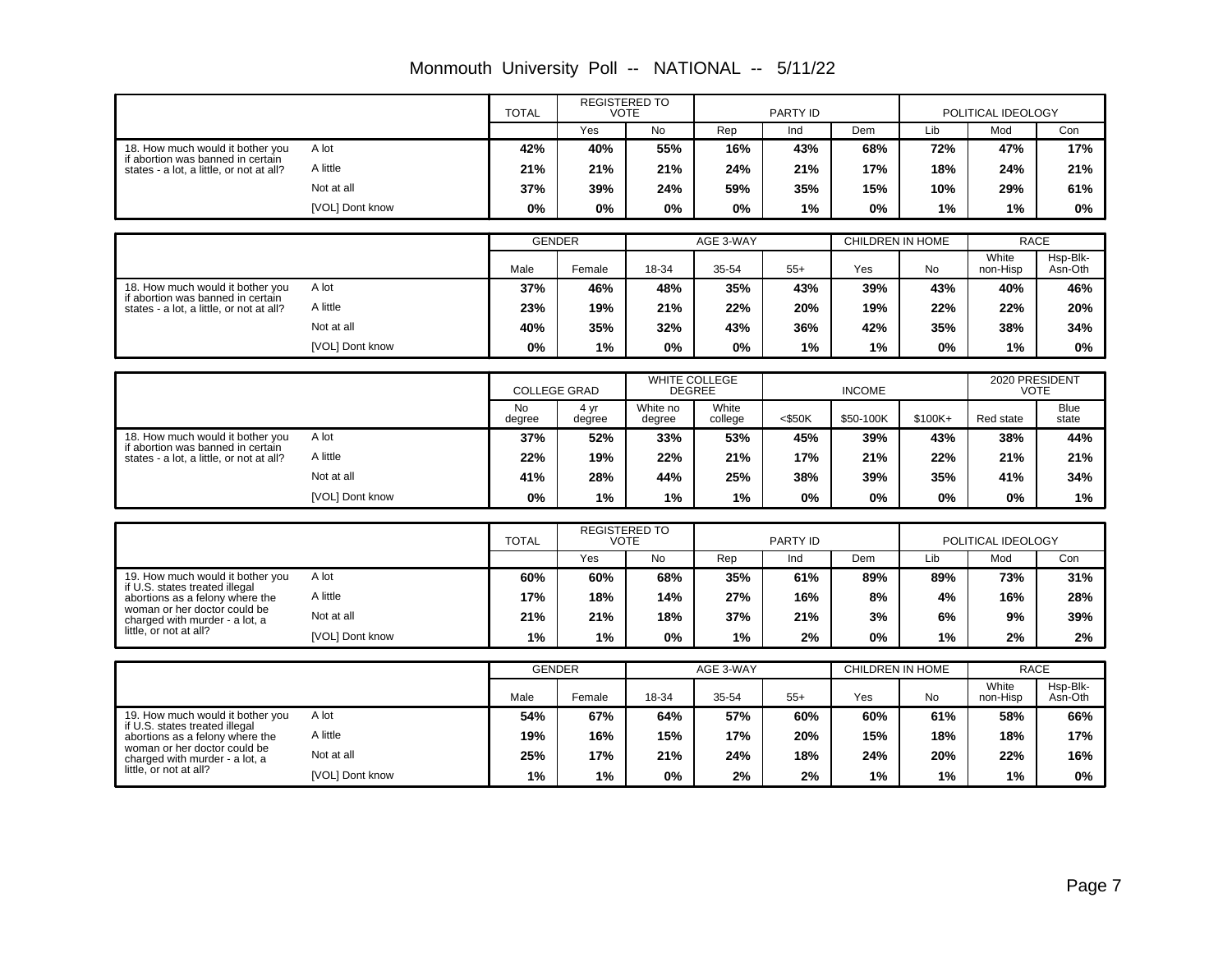|  |  |  | Monmouth University Poll -- NATIONAL -- 5/11/22 |  |
|--|--|--|-------------------------------------------------|--|
|--|--|--|-------------------------------------------------|--|

|                                                                           |                        | <b>COLLEGE GRAD</b> |                                     | <b>WHITE COLLEGE</b><br><b>DEGREE</b> |                  |           | <b>INCOME</b>           |           | 2020 PRESIDENT<br><b>VOTE</b> |                      |
|---------------------------------------------------------------------------|------------------------|---------------------|-------------------------------------|---------------------------------------|------------------|-----------|-------------------------|-----------|-------------------------------|----------------------|
|                                                                           |                        | <b>No</b><br>degree | 4 yr<br>degree                      | White no<br>degree                    | White<br>college | $<$ \$50K | \$50-100K               | $$100K +$ | Red state                     | <b>Blue</b><br>state |
| 19. How much would it bother you<br>if U.S. states treated illegal        | A lot                  | 57%                 | 68%                                 | 52%                                   | 71%              | 62%       | 57%                     | 64%       | 58%                           | 62%                  |
| abortions as a felony where the                                           | A little               | 17%                 | 17%                                 | 20%                                   | 14%              | 16%       | 18%                     | 17%       | 19%                           | 17%                  |
| woman or her doctor could be<br>charged with murder - a lot, a            | Not at all             | 24%                 | 13%                                 | 27%                                   | 14%              | 21%       | 23%                     | 19%       | 22%                           | 20%                  |
| little, or not at all?                                                    | <b>IVOLI Dont know</b> | 1%                  | 2%                                  | 1%                                    | 2%               | 1%        | 2%                      | 0%        | 2%                            | 1%                   |
|                                                                           |                        |                     |                                     |                                       |                  |           |                         |           |                               |                      |
|                                                                           |                        | <b>TOTAL</b>        | <b>REGISTERED TO</b><br><b>VOTE</b> |                                       |                  | PARTY ID  |                         |           | POLITICAL IDEOLOGY            |                      |
|                                                                           |                        |                     | Yes                                 | <b>No</b>                             | Rep              | Ind       | Dem                     | Lib       | Mod                           | Con                  |
| 20. If Roe is overturned, how<br>likely is it that the Supreme Court      | Very likely            | 26%                 | 27%                                 | 19%                                   | 14%              | 23%       | 44%                     | 42%       | 31%                           | 12%                  |
| decision allowing same-sex                                                | Somewhat likely        | 24%                 | 24%                                 | 19%                                   | 24%              | 21%       | 27%                     | 30%       | 23%                           | 21%                  |
| marriage will also be overturned in<br>the future - very likely, somewhat | Not too likely         | 14%                 | 13%                                 | 25%                                   | 17%              | 17%       | 8%                      | 11%       | 15%                           | 16%                  |
| likely, not too likely, or not at all<br>likely?                          | Not at all likely      | 32%                 | 32%                                 | 34%                                   | 43%              | 36%       | 16%                     | 12%       | 27%                           | 49%                  |
|                                                                           | [VOL] Dont know        | 4%                  | 4%                                  | 3%                                    | 2%               | 3%        | 5%                      | 4%        | 4%                            | 2%                   |
|                                                                           |                        |                     |                                     |                                       |                  |           |                         |           |                               |                      |
|                                                                           |                        | <b>GENDER</b>       |                                     |                                       | AGE 3-WAY        |           | <b>CHILDREN IN HOME</b> |           | <b>RACE</b><br>White          | Hsp-Blk-             |
|                                                                           |                        | Male                | Female                              | 18-34                                 | 35-54            | $55+$     | Yes                     | <b>No</b> | non-Hisp                      | Asn-Oth              |
| 20. If Roe is overturned, how<br>likely is it that the Supreme Court      | Verv likelv            | 24%                 | 29%                                 | 29%                                   | 23%              | 27%       | 23%                     | 27%       | 22%                           | 34%                  |
| decision allowing same-sex                                                | Somewhat likely        | 20%                 | 27%                                 | 21%                                   | 25%              | 24%       | 24%                     | 23%       | 25%                           | 21%                  |
| marriage will also be overturned in<br>the future - very likely, somewhat | Not too likely         | 17%                 | 11%                                 | 17%                                   | 14%              | 13%       | 10%                     | 16%       | 16%                           | 10%                  |
| likely, not too likely, or not at all<br>likely?                          | Not at all likely      | 36%                 | 29%                                 | 30%                                   | 35%              | 33%       | 38%                     | 31%       | 32%                           | 32%                  |
|                                                                           | [VOL] Dont know        | 3%                  | 4%                                  | 4%                                    | 4%               | 3%        | 5%                      | 3%        | 3%                            | 3%                   |
|                                                                           |                        |                     |                                     |                                       |                  |           |                         |           |                               |                      |
|                                                                           |                        | <b>COLLEGE GRAD</b> |                                     | <b>WHITE COLLEGE</b><br><b>DEGREE</b> |                  |           | <b>INCOME</b>           |           | 2020 PRESIDENT<br><b>VOTE</b> |                      |
|                                                                           |                        | <b>No</b><br>degree | 4 yr<br>degree                      | White no<br>degree                    | White<br>college | $<$ \$50K | \$50-100K               | \$100K+   | Red state                     | <b>Blue</b><br>state |
| 20. If Roe is overturned, how<br>likely is it that the Supreme Court      | Very likely            | 24%                 | 32%                                 | 19%                                   | 29%              | 27%       | 27%                     | 26%       | 25%                           | 27%                  |
| decision allowing same-sex                                                | Somewhat likely        | 23%                 | 25%                                 | 24%                                   | 28%              | 25%       | 24%                     | 21%       | 23%                           | 24%                  |
| marriage will also be overturned in<br>the future - very likely, somewhat | Not too likely         | 15%                 | 12%                                 | 19%                                   | 11%              | 14%       | 13%                     | 16%       | 14%                           | 14%                  |
| likely, not too likely, or not at all<br>likely?                          | Not at all likely      | 34%                 | 28%                                 | 35%                                   | 27%              | 31%       | 35%                     | 32%       | 33%                           | 32%                  |
|                                                                           | [VOL] Dont know        | 4%                  | 4%                                  | 3%                                    | 4%               | 4%        | 2%                      | 4%        | 5%                            | 3%                   |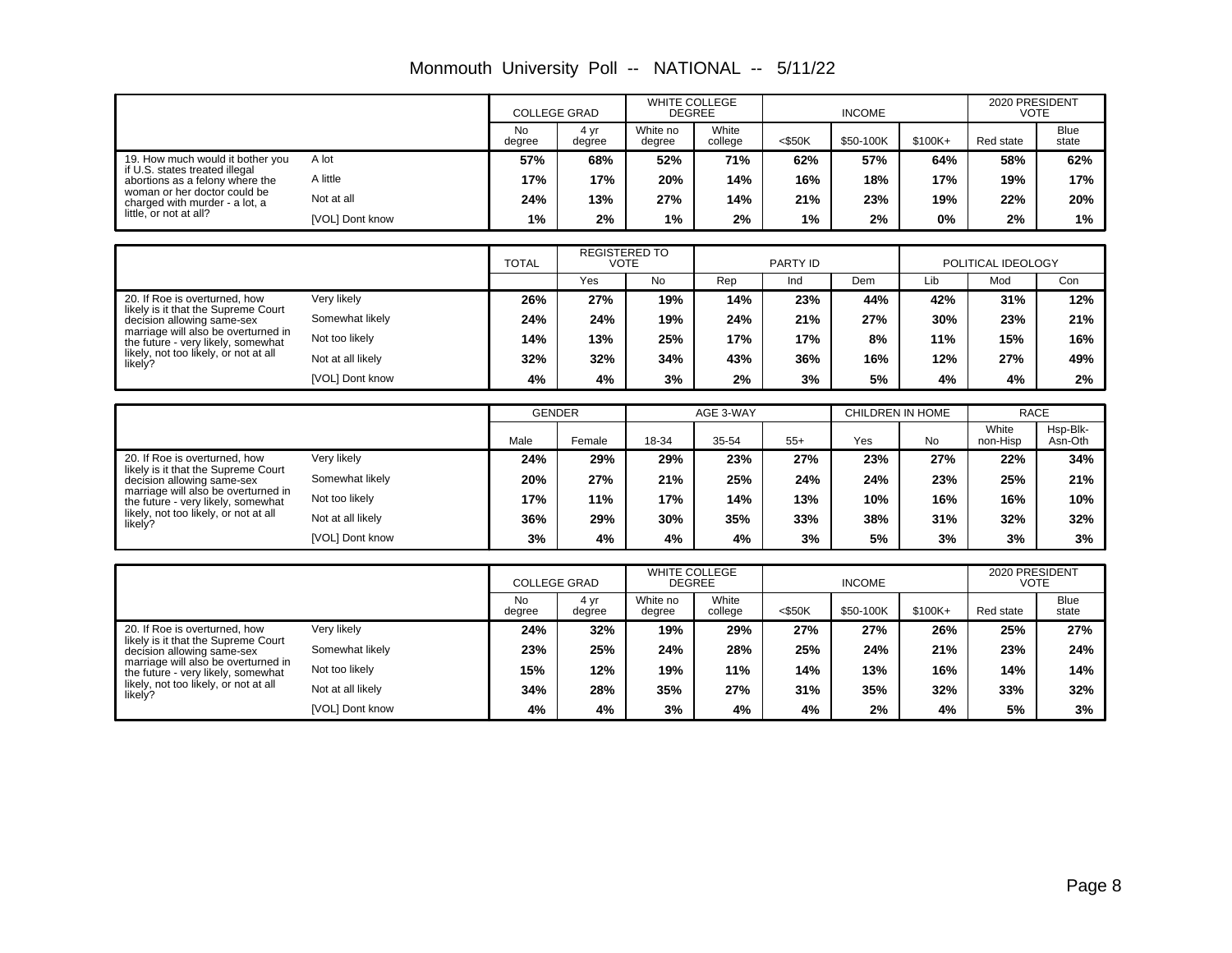|                                                                   |                   | <b>TOTAL</b>        | <b>REGISTERED TO</b>                | <b>VOTE</b>        |                                       | <b>PARTY ID</b> |                         |          | POLITICAL IDEOLOGY            |                      |
|-------------------------------------------------------------------|-------------------|---------------------|-------------------------------------|--------------------|---------------------------------------|-----------------|-------------------------|----------|-------------------------------|----------------------|
|                                                                   |                   |                     | Yes                                 | <b>No</b>          | Rep                                   | Ind             | Dem                     | Lib      | Mod                           | Con                  |
| 21. Are Republican politicians in                                 | Too much effort   | 46%                 | 46%                                 | 48%                | 18%                                   | 54%             | 64%                     | 76%      | 53%                           | 22%                  |
| Washington devoting too much<br>effort on abortion issues, not    | Not enough effort | 21%                 | 21%                                 | 26%                | 32%                                   | 17%             | 16%                     | 12%      | 16%                           | 31%                  |
| enough effort, or the right<br>amount?                            | Right amount      | 29%                 | 31%                                 | 14%                | 47%                                   | 24%             | 18%                     | 10%      | 28%                           | 43%                  |
|                                                                   | [VOL] Dont know   | 4%                  | 3%                                  | 12%                | 3%                                    | 5%              | 2%                      | 2%       | 3%                            | 4%                   |
|                                                                   |                   |                     |                                     |                    |                                       |                 |                         |          |                               |                      |
|                                                                   |                   | <b>GENDER</b>       |                                     |                    | AGE 3-WAY                             |                 | <b>CHILDREN IN HOME</b> |          | <b>RACE</b><br>White          | Hsp-Blk-             |
|                                                                   |                   | Male                | Female                              | 18-34              | 35-54                                 | $55+$           | Yes                     | No       | non-Hisp                      | Asn-Oth              |
| 21. Are Republican politicians in<br>Washington devoting too much | Too much effort   | 45%                 | 47%                                 | 47%                | 46%                                   | 45%             | 39%                     | 48%      | 44%                           | 49%                  |
| effort on abortion issues, not                                    | Not enough effort | 20%                 | 23%                                 | 26%                | 14%                                   | 24%             | 20%                     | 22%      | 21%                           | 23%                  |
| enough effort, or the right<br>amount?                            | Right amount      | 31%                 | 28%                                 | 23%                | 38%                                   | 28%             | 38%                     | 26%      | 31%                           | 26%                  |
|                                                                   | [VOL] Dont know   | 5%                  | 2%                                  | 5%                 | 3%                                    | 4%              | 4%                      | 4%       | 5%                            | 1%                   |
|                                                                   |                   |                     |                                     |                    |                                       |                 |                         |          |                               |                      |
|                                                                   |                   | <b>COLLEGE GRAD</b> |                                     |                    | <b>WHITE COLLEGE</b><br><b>DEGREE</b> |                 | <b>INCOME</b>           |          | 2020 PRESIDENT<br><b>VOTE</b> |                      |
|                                                                   |                   | <b>No</b><br>degree | 4 yr<br>degree                      | White no<br>degree | White<br>college                      | $<$ \$50K       | \$50-100K               | $$100K+$ | Red state                     | <b>Blue</b><br>state |
| 21. Are Republican politicians in                                 | Too much effort   | 41%                 | 58%                                 | 36%                | 59%                                   | 44%             | 46%                     | 48%      | 44%                           | 47%                  |
| Washington devoting too much<br>effort on abortion issues, not    | Not enough effort | 23%                 | 17%                                 | 25%                | 12%                                   | 26%             | 21%                     | 17%      | 24%                           | 19%                  |
| enough effort, or the right<br>amount?                            | Right amount      | 32%                 | 23%                                 | 34%                | 25%                                   | 25%             | 30%                     | 32%      | 29%                           | 29%                  |
|                                                                   | [VOL] Dont know   | 4%                  | 3%                                  | 6%                 | 3%                                    | 5%              | 4%                      | 2%       | 3%                            | 4%                   |
|                                                                   |                   |                     |                                     |                    |                                       |                 |                         |          |                               |                      |
|                                                                   |                   | <b>TOTAL</b>        | <b>REGISTERED TO</b><br><b>VOTE</b> |                    |                                       | PARTY ID        |                         |          | POLITICAL IDEOLOGY            |                      |
|                                                                   |                   |                     | Yes                                 | <b>No</b>          | Rep                                   | Ind             | <b>Dem</b>              | Lib      | Mod                           | Con                  |
| 22. Are Democratic politicians in<br>Washington devoting too much | Too much effort   | 40%                 | 41%                                 | 29%                | 60%                                   | 43%             | 11%                     | 15%      | 31%                           | 64%                  |
| effort on abortion issues, not<br>enough effort, or the right     | Not enough effort | 34%                 | 34%                                 | 38%                | 25%                                   | 31%             | 50%                     | 55%      | 35%                           | 23%                  |
| amount?                                                           | Right amount      | 22%                 | 22%                                 | 26%                | 13%                                   | 21%             | 35%                     | 28%      | 31%                           | 10%                  |
|                                                                   | [VOL] Dont know   | 4%                  | 3%                                  | 7%                 | 2%                                    | 4%              | 4%                      | 3%       | 3%                            | 3%                   |
|                                                                   |                   | <b>GENDER</b>       |                                     |                    | AGE 3-WAY                             |                 | CHILDREN IN HOME        |          | <b>RACE</b>                   |                      |
|                                                                   |                   | Male                | Female                              | 18-34              | 35-54                                 | $55+$           | Yes                     | No       | White<br>non-Hisp             | Hsp-Blk-<br>Asn-Oth  |
| 22. Are Democratic politicians in                                 | Too much effort   | 43%                 | 36%                                 | 31%                | 50%                                   | 38%             | 44%                     | 38%      | 46%                           | 28%                  |
| Washington devoting too much<br>effort on abortion issues, not    | Not enough effort | 33%                 | 36%                                 | 42%                | 27%                                   | 34%             | 28%                     | 37%      | 29%                           | 45%                  |
| enough effort, or the right<br>amount?                            | Right amount      | 20%                 | 24%                                 | 21%                | 19%                                   | 26%             | 25%                     | 22%      | 21%                           | 25%                  |
|                                                                   | [VOL] Dont know   | 4%                  | 4%                                  | 6%                 | 4%                                    | 2%              | 3%                      | 4%       | 5%                            | 2%                   |

Monmouth University Poll -- NATIONAL -- 5/11/22